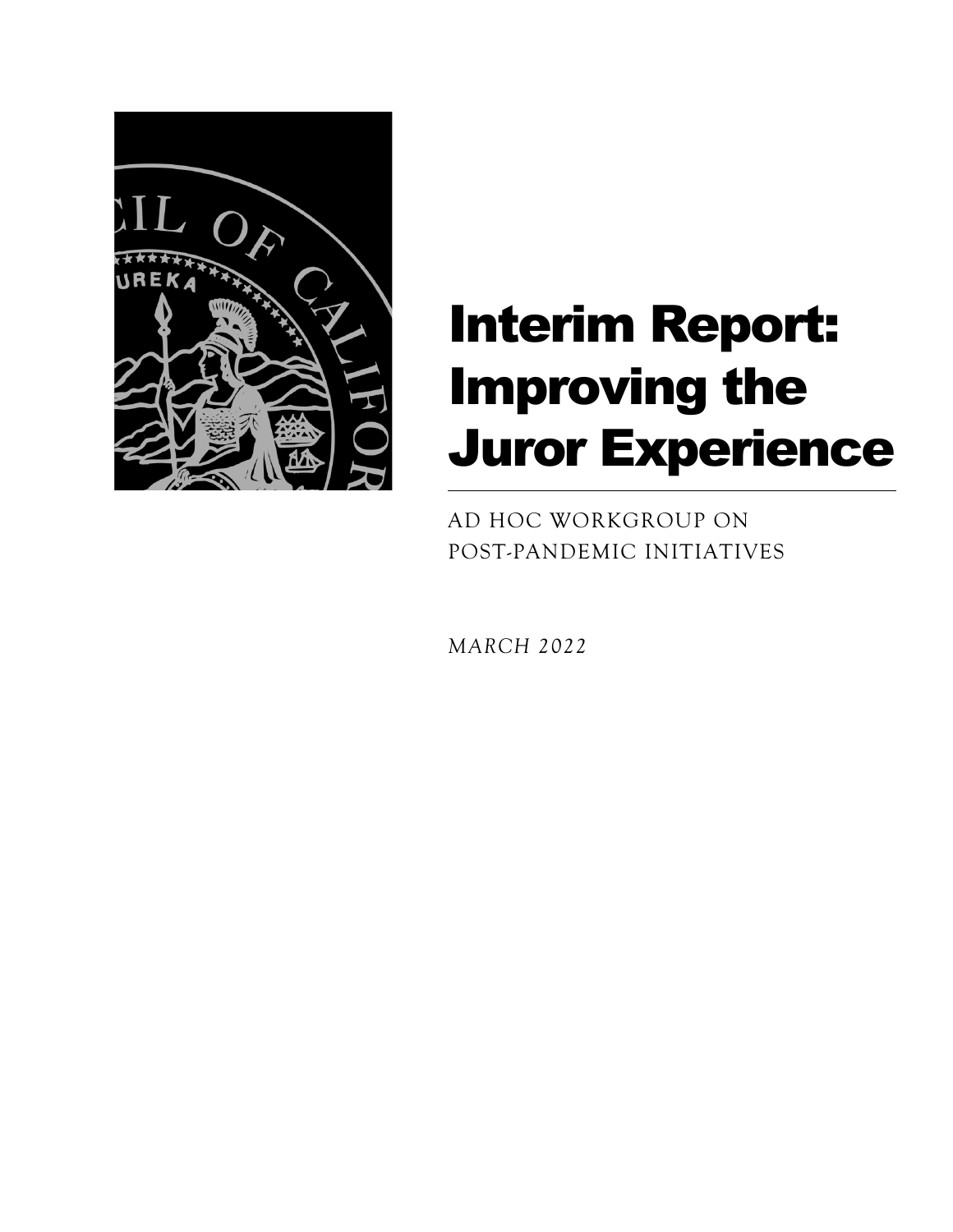# **IMPROVING THE JUROR EXPERIENCE**

*"Serving on a jury is more than a civic responsibility. It is how each and every one of us provides access to justice for all."*

*"The courthouse is where our citizens experience the judicial system firsthand. Our judicial system works because of the commitment and service by our community."*

*– Chief Justice Tani G. Cantil-Sakauye, 2014–15*

#### **CHIEF JUSTICE'S AD HOC WORKGROUP ON POST-PANDEMIC INITIATIVES**

In March 2021, Chief Justice Tani G. Cantil-Sakauye appointed the Ad Hoc Workgroup on Post-Pandemic Initiatives. The purpose of the workgroup is to identify, refine, and enhance successful court practices that emerged during the COVID-19 pandemic to increase access to justice, modernize services, and promote uniformity and consistency in these practices going forward.

The workgroup spent many months hearing from stakeholders from across the state on creative strategies adopted and challenges experienced throughout the pandemic. In August 2021, the workgroup released its first interim report, which focused on remote proceedings in the courts.<sup>[1](#page-1-0)</sup> This report included a recommendation that courts continue and expand remote access on a permanent basis for most proceedings and not default to pre-pandemic levels of in-person operations.

Given the importance of efficiently assembling juries in courts, and the light shed on this crucial component of our justice system as it was made much more challenging during the pandemic, the workgroup then turned its attention to items specific to the juror experience. To date, the workgroup has heard from 10 entities regarding jury-related efforts from across the state. Those who presented to the workgroup included judicial officers, court executive officers, criminal and civil attorneys, and union representatives for court staff. [2](#page-1-1)

The workgroup asked presenters to comment on practices adopted by courts during the pandemic to hold jury trials through innovative changes in jury administration, management, and operations, while maintaining the health and safety of court users, judicial officers, staff, and particularly prospective and sworn jurors. This report summarizes the many and varied considerations for improving the juror

<span id="page-1-0"></span><sup>1</sup> Ad Hoc Workgroup on Post-Pandemic Initiatives, *Interim Report: Remote Access to Courts* (Aug. 2021), [https://newsroom.courts.ca.gov/sites/default/files/newsroom/2021-](https://newsroom.courts.ca.gov/sites/default/files/newsroom/2021-08/P3%20Workgroup%20Remote%20Access%20Interim%20Report%2008162021.pdf) [08/P3%20Workgroup%20Remote%20Access%20Interim%20Report%2008162021.pdf](https://newsroom.courts.ca.gov/sites/default/files/newsroom/2021-08/P3%20Workgroup%20Remote%20Access%20Interim%20Report%2008162021.pdf)

<span id="page-1-1"></span> $2$  A full list of stakeholders who presented to the workgroup, as well as the organizations they represent, can be found in *Interim Report: Remote Access to Courts* at pages 11–14.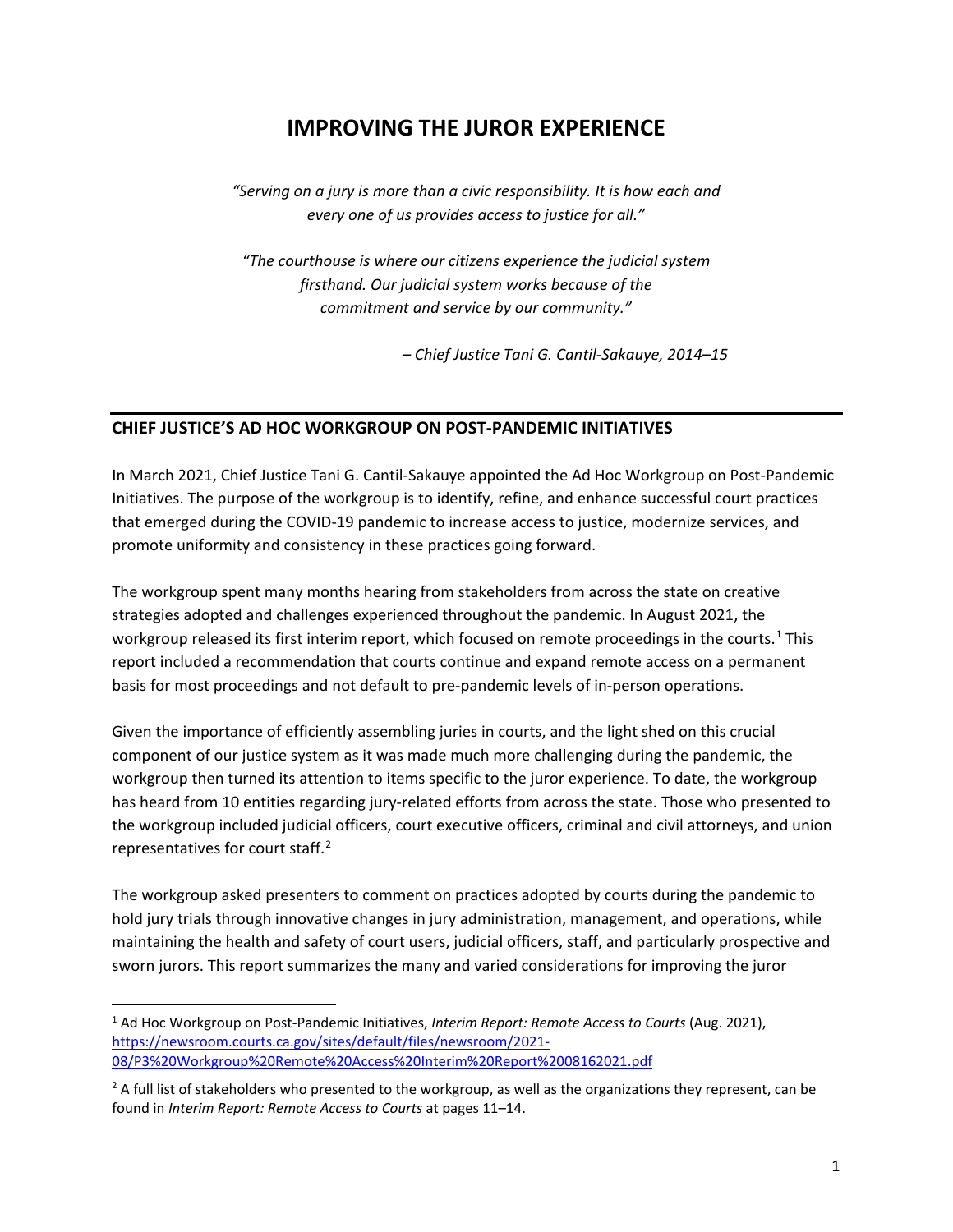experience in both judicial proceedings and court operations. With few exceptions, presenters spoke of the value in continuing to provide court users with remote options at various stages of juror participation in all case types.

#### **EXECUTIVE SUMMARY**

The COVID-19 pandemic highlights many new and existing barriers to jury service, especially for lowincome and unhoused individuals, communities of color, seniors, the disabled, parents of young children, those without access to reasonable transportation, and other vulnerable, underserved, or underrepresented populations. Expanding access to jury service increases diversity and inclusion, which results in more robust deliberations and fewer hung juries.<sup>[3](#page-2-0)</sup> Improving the juror experience increases individual willingness to serve as a juror, which may help to instill greater public confidence and reduce court costs. [4](#page-2-1)

The majority of judicial branch users and stakeholders who presented to the Ad Hoc Workgroup on Post-Pandemic Initiatives expressed support for

- increasing juror per diems;
- expanding the use of online juror questionnaires and hardship forms;
- staggering juror reporting times; and
- developing and spreading best practices for virtual jury selection processes.

This input confirmed that the innovative responses by courts to empanel jurors and hold jury trials despite the unique challenges posed by the pandemic, as well as identifying existing and ongoing prepandemic disparities that have become exacerbated, are crucial to ensuring access to justice.

Implementing these changes will address policy and operational concerns regarding jury service that the judicial branch has advocated for since 1995. Currently, the average per diem cost for fees and mileage reimbursements per juror is \$13, which does not reflect the value of their service or address the financial hardships many prospective jurors experience. This contributes to longstanding perceptions of parties to cases that existing jury venires are unrepresentative of their communities. Utilizing online juror questionnaires and hardship forms greatly reduces over-summonsing and administrative costs, which average \$4 and \$9 per juror, respectively. Staggering juror appearance times improves court and assembly room capacities, alleviating staff time spent addressing influxes of large jury panels and the associated backlogs they create. Virtual jury selection provides new paths to modernize and improve upon existing technology that can eliminate the need for most prospective jurors to appear in person, expedite voir dire, and lessen the disruption of jury service on prospective jurors' daily lives.

<span id="page-2-0"></span><sup>&</sup>lt;sup>3</sup> Samuel R. Sommers, "On Racial Diversity and Group Decision Making: Identifying Multiple Effects of Racial Composition on Jury Deliberations," *Journal of Personality and Social Psychology* (2006) Vol. 90, No. 4, 597–612, [https://www.apa.org/pubs/journals/releases/psp-904597.pdf.](https://www.apa.org/pubs/journals/releases/psp-904597.pdf)

<span id="page-2-1"></span><sup>4</sup> G. Thomas Munsterman, Paula L. Hannaford-Agor, and G. Marc Whitehead, eds., *Jury Trial Innovations* (2d ed. 2006), [https://www.ncsc-jurystudies.org/\\_\\_data/assets/pdf\\_file/0021/7644/jury-trial-innovations-2d-ed-2006.pdf.](https://www.ncsc-jurystudies.org/__data/assets/pdf_file/0021/7644/jury-trial-innovations-2d-ed-2006.pdf)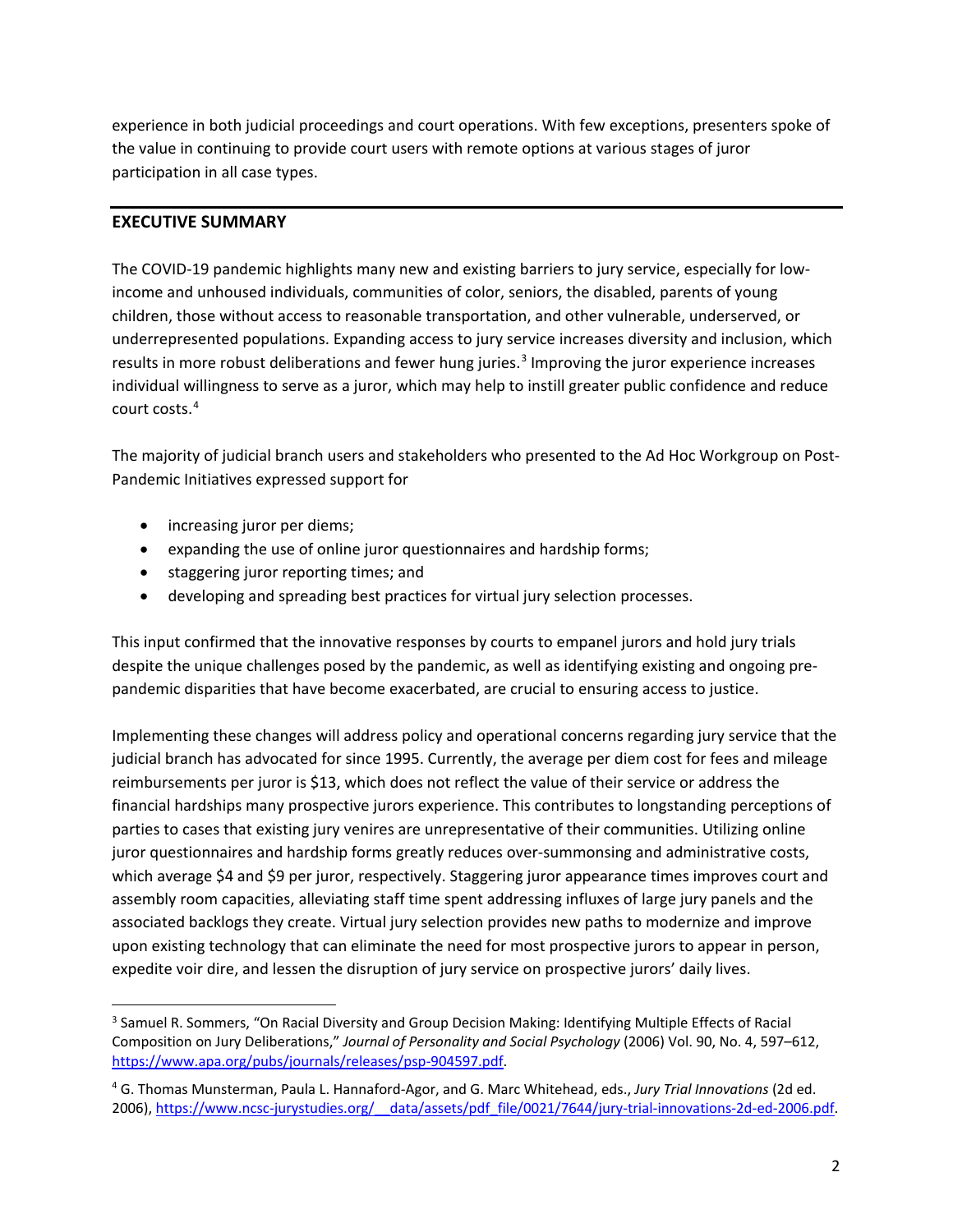These innovations significantly reduce time spent processing prospective jurors at all stages of jury service, from the initial summons through to the verdict, which corresponds with improved case processing times and cost savings in day-to-day court operations, as well as much-needed boosts to juror satisfaction. The efficiencies these created in the juror selection process played a crucial role in allowing courts to process cases in a timely manner during this incredibly challenging time, helping to alleviate the growing backlog of cases caused by the COVID-19 pandemic. In this "new normal" we are facing as a result of the pandemic, the need for courts to adapt and better leverage technology will be key to ensuring courts have sufficient numbers of jurors available for trials.

Given the importance of addressing these issues, the workgroup makes the following interim recommendations:

- 1. The Judicial Council should encourage and support efforts to secure **designated and ongoing state funding for juror pay** and **mitigate transportation issues** in order to reduce potential barriers to juror participation.
- 2. In order to increase efficiency and access to the public, California courts should consider allowing jurors to complete their **juror questionnaires and hardship forms online,** before being required to physically appear in court for voir dire.
- 3. California courts should consider **staggering jury service appearance times** with varying panel sizes in order to maximize efficiency for court staff and the public.
- 4. California courts should consider developing or adopting **virtual jury selection platforms** that incorporate modules for conducting voir dire, which can help to streamline the juror selection process and gather information related to for-cause and peremptory challenges.

This interim report provides a condensed, selective summary of comments the workgroup received from a variety of judicial branch stakeholders on the use of these innovative practices in jury administration, management, and operations. It includes the benefits identified, areas of concern, and considerations that will need to be addressed in successfully implementing these changes fairly, consistently, and permanently.

# **BACKGROUND**

Each year, more than 4 million people in California complete jury service, whether in person, on call, on telephone standby, as sworn jurors, as an alternate, or as a prospective juror. Their service requires sacrifice: interruptions to their jobs and familial obligations, traveling long distances, and deliberating over traumatic or complex cases affecting their communities.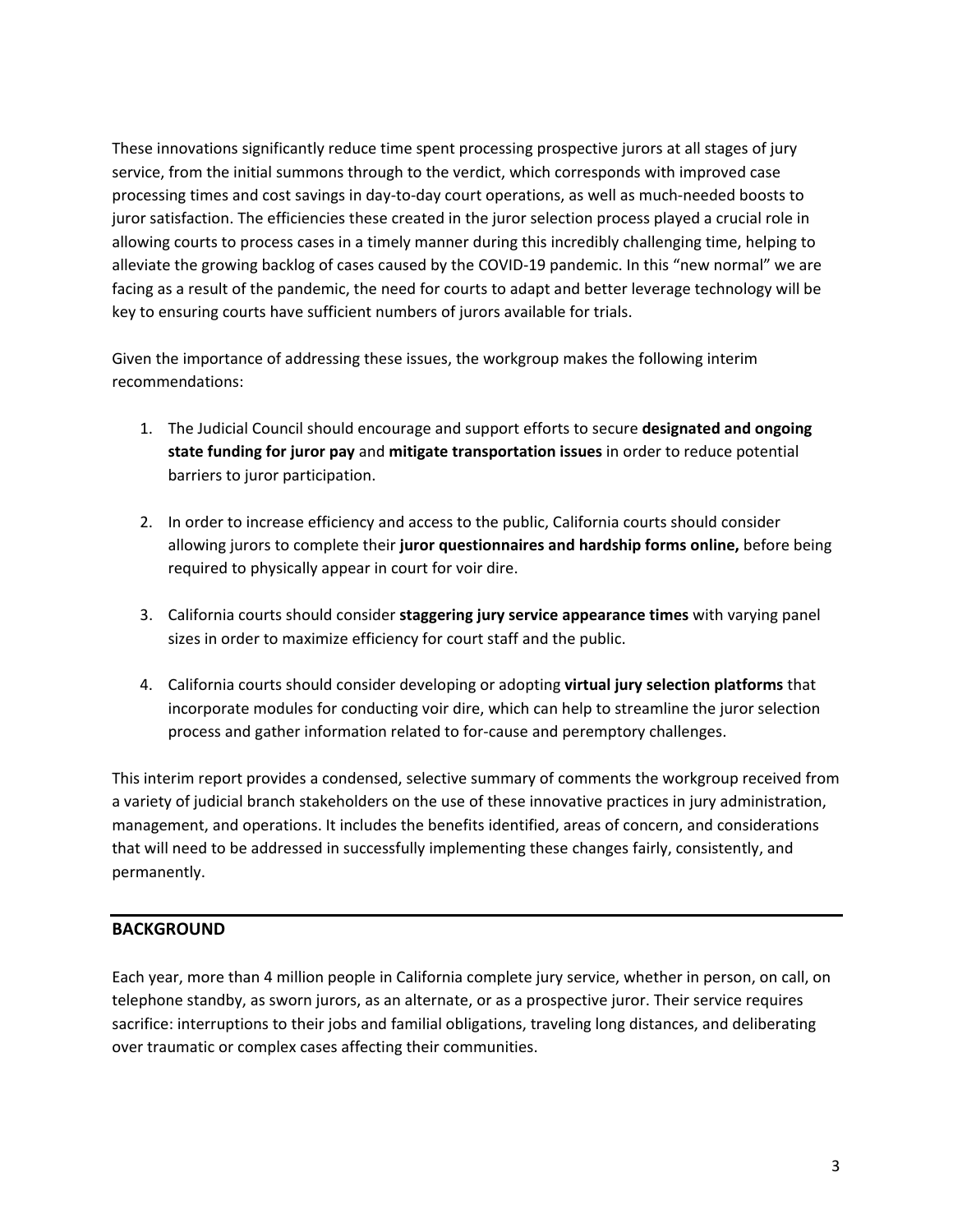During the pandemic, prospective jurors have been asked to assume even heavier burdens. They faced risks to their health and safety. They wore masks, gloves, and face shields for hours each day they appeared. They endured multiple health screenings and temperature checks and sat between plexiglass barriers in reconfigured courtrooms or across multiple areas participating through video-teleconference monitors. Many served in high school auditoriums, gymnasiums, county fairgrounds, repurposed municipal buildings, and online platforms. The creativity of judges, justice partners, court staff, court users, and prospective jurors during this uniquely challenging time is a testament to our enduring commitment to equal access to justice and the democratic ideal of trial by jury.

#### **Emergency Response to the COVID-19 Pandemic**

On March 23, 2020, in response to the COVID-19 pandemic and under authority granted to her by the California Constitution, Chief Justice Tani G. Cantil-Sakauye issued a statewide order suspending all jury trials. This order was extended for an additional 30 days on April 29, 2020, as a result of increasing risk to public health and safety. The Judicial Council continued to direct superior courts to make use of available technology to conduct judicial proceedings and court operations remotely, when possible, in order to protect the health and safety of the public, court personnel, judicial officers, litigants, witnesses, and prospective jurors.

In light of the public health issues caused by the pandemic, and in order to allow cases to move forward during this time, the council adopted emergency rule 3 of the California Rules of Court, effective April 6, 2020, which authorized courts to conduct proceedings remotely, with parties appearing by videoconference or expanded use of telephone appearances.<sup>[5](#page-4-0)</sup> For many months, remote proceedings authorized by that rule—including holding jury trials—have been a critical means of balancing access to justice and the public health needs of parties, court staff and judicial officers, and the public generally.

In September 2021, the Legislature, at the urging of stakeholders including the council, enacted Senate Bill 241,<sup>[6](#page-4-1)</sup> authorizing, among other things, courts to conduct proceedings through the use of remote technology (not limited to telephone alone) in all civil cases, under new section 367.75 of the Code of Civil Procedure. The statute, which became effective January 1, 2022, required the Judicial Council to adopt rules of court around the use of remote technology in civil cases. Section 367.75 applies to remote proceedings in all civil cases, which preempts emergency rule 3's application in those cases. To avoid any conflict with the new rules or any ambiguity, the council recently amended emergency rule 3 to exclude civil proceedings from the scope of the

<span id="page-4-0"></span><sup>&</sup>lt;sup>5</sup> On March 27, 2020, the Governor issued an executive order giving the Judicial Council authority to take necessary action to respond to this crisis, including by adopting emergency rules that otherwise would be inconsistent with statutes concerning civil practice and procedure. See Executive Order N-38-20, https://www.gov.ca.gov/wpcontent/uploads/2020/03/3.27.20-N-38-20.pdf.

<span id="page-4-1"></span><sup>6</sup> Stats. 2021, ch. 214[, https://leginfo.legislature.ca.gov/faces/billNavClient.xhtml?bill\\_id=202120220SB241.](https://leginfo.legislature.ca.gov/faces/billNavClient.xhtml?bill_id=202120220SB241)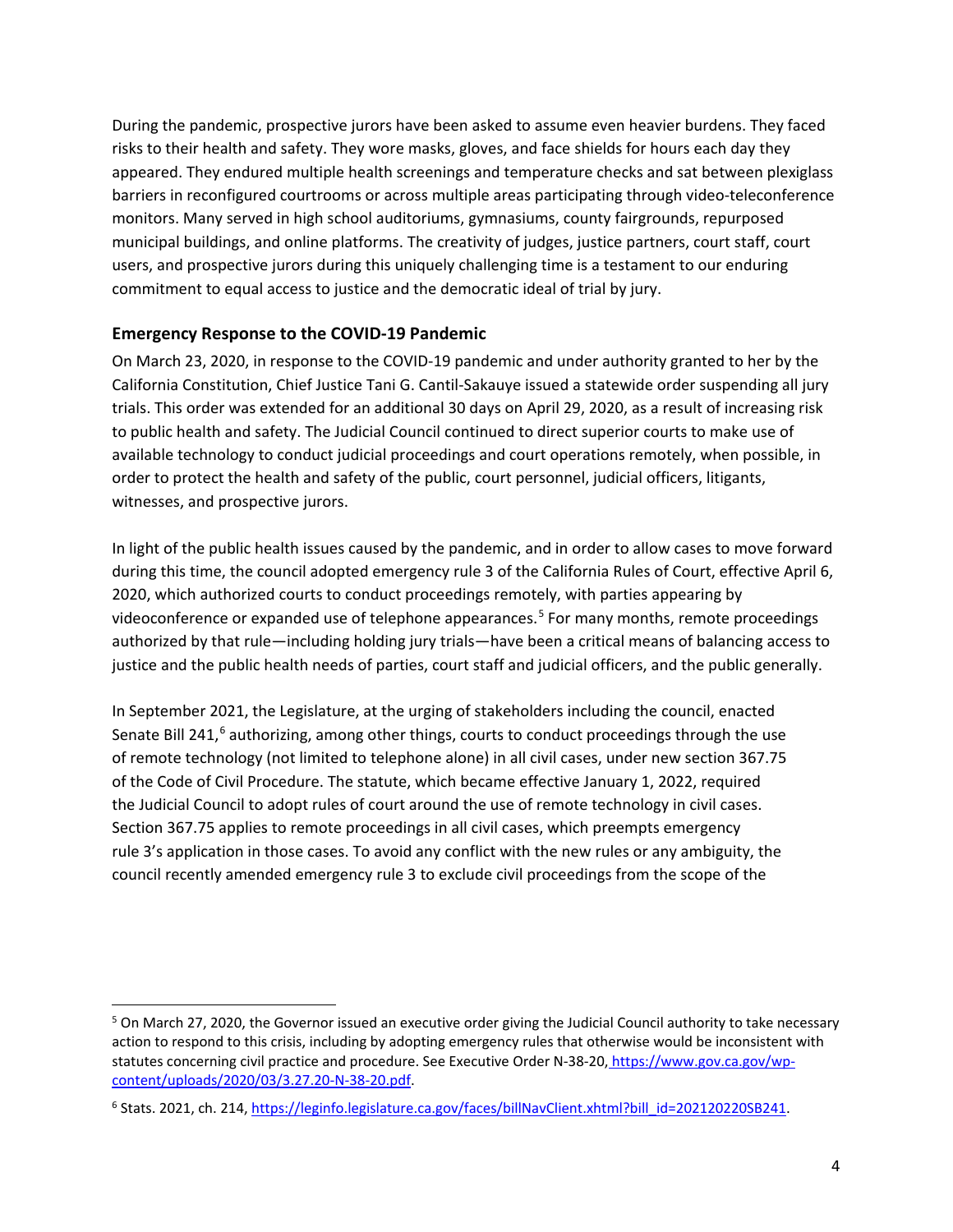rule effective January 1, 2022. Amended emergency rule 3 still applies to criminal proceedings but will sunset June 30, 2022, pursuant to an action taken by the Judicial Council at its meeting on March 11, 2022. [7](#page-5-0)

Under the authority of the emergency rules and existing law, courts have incorporated several innovative practices in their jury selection processes during the pandemic, including

- video, audio, and telephonic means for remote and/or socially distanced jury selection and/or voir dire;
- utilizing new software solutions to improve the process of jury selection and/or voir dire;
- prescreening and time-qualifying prospective jurors through the use of jury portals, online questionnaires, or other means; and
- staggering the appearances of prospective jurors summoned for service across a given court day.

To assist courts in conducting and maintaining these operations during the pandemic, a Judicial Council working group developed and published the *Pandemic Continuity of Operations Resource Guide*. The guide, released in June 2020, includes jury-related considerations and approaches to help trial courts with their pandemic continuity of operations while providing a safe environment for court users, staff, justice partners, and prospective jurors. By September 2020, all courts had resumed holding jury trials across every case type. In February 2021, the *Pandemic Continuity of Operations Resource Guide* was updated to include promising strategies from the courts' jury departments. Many of these considerations came directly from successful models at individual courts, such as using non-courthouse locations for one or more trials, using multiple courtrooms for individual trials, installing plexiglass barriers and socially distanced seating, as well as embracing virtual and remote technology to prescreen jurors and conduct voir dire.

The use of technology and innovative best practices for jury operations has been instrumental in enabling courts to continue to serve the public and provide access to justice during the pandemic. The courts have been successful in these efforts, as indicated by the widespread innovation they have exhibited and creative strategies they have utilized to adapt their day-to-day operations and hold jury trials for various case types.<sup>[8](#page-5-1)</sup> Notably, courts also went to new lengths to communicate these changes through press releases, updates to websites and mailed materials, and coordination with local news media. Several courts even produced their own public service announcements with videos detailing the new procedures they were implementing to protect jurors' health and safety while holding jury trials (see Figure 1).

<span id="page-5-0"></span><sup>&</sup>lt;sup>7</sup> On March 11, 2022, the Judicial Council approved a recommendation from its six internal committees to amend emergency rules 3, 5, 6, 7, 8, 9, 10, and 13 to sunset on June 30, 2022. See *Report to the Judicial Council: Sunset Emergency Rules in Response to the COVID-19 Pandemic*, [https://jcc.legistar.com/View.ashx?M=F&ID=10575622&GUID=05465A22-2FA1-4711-81BE-01058BEE7710.](https://jcc.legistar.com/View.ashx?M=F&ID=10575622&GUID=05465A22-2FA1-4711-81BE-01058BEE7710)

<span id="page-5-1"></span><sup>8</sup> California Courts Newsroom, "Jury Service Begins for Trials Delayed by COVID-19 Pandemic," news release, June 26, 2020, [https://newsroom.courts.ca.gov/news/jury-service-begins-trials-delayed-covid-19-pandemic.](https://newsroom.courts.ca.gov/news/jury-service-begins-trials-delayed-covid-19-pandemic)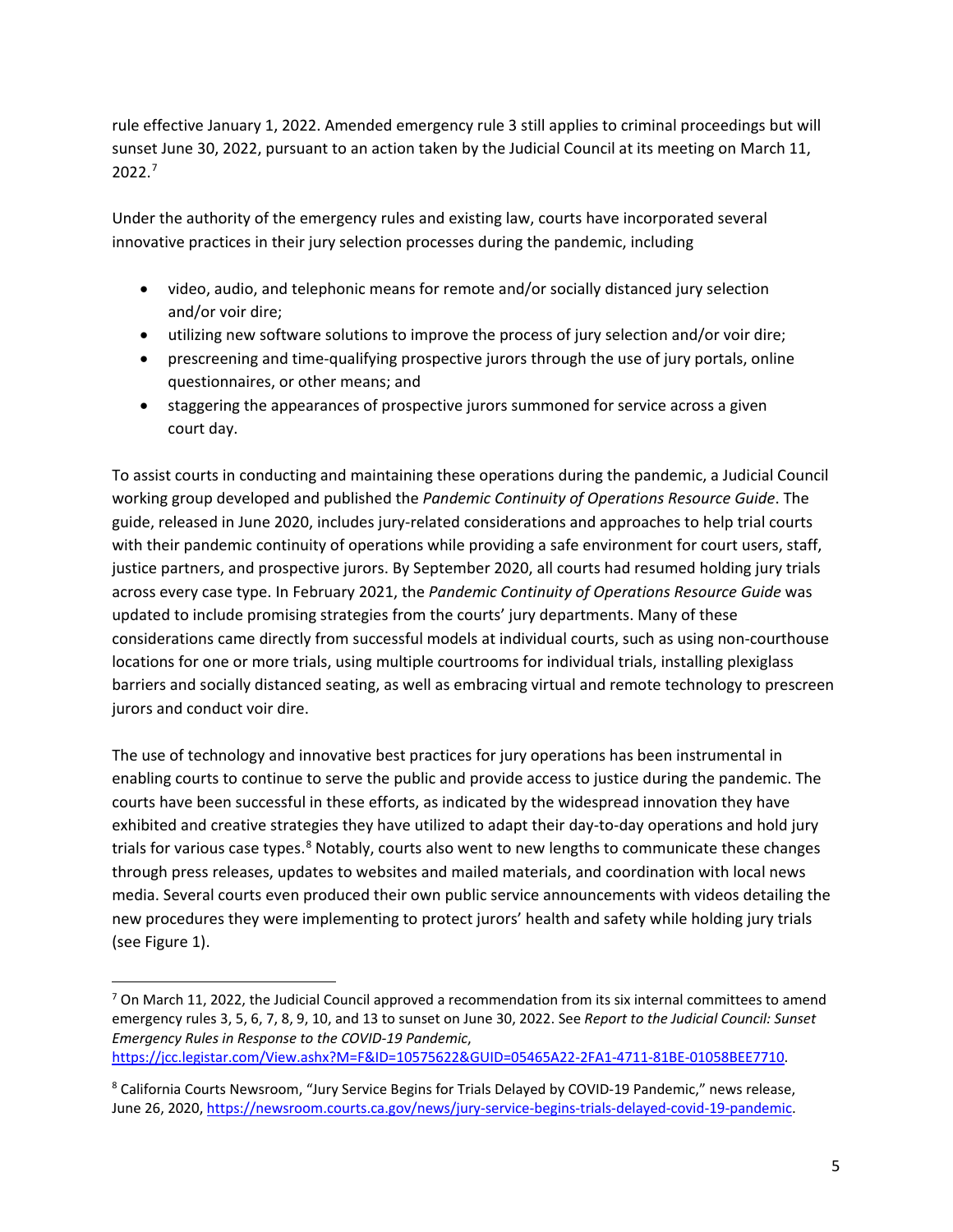# **Figure 1. Juror Public Service Announcements from Local Trial Courts**



As the pandemic continues to present courts with unprecedented challenges, these innovations in jury selection remain critical tools for continuing court operations. When the most recent variant of COVID-19 forced postponements or adjustments to normal jury procedures yet again, being able to quickly implement these practices allowed courts to continue providing essential services and processing cases while maintaining the safety of their jurors. The ability to efficiently replicate these practices will serve both the court and the public should future variants or other emergency situations arise.

#### **BENEFITS**

Individuals and organizations that presented to the workgroup voiced support for improving the juror experience in the selection process through a variety of innovative practices, leveraging new or existing technology, and reducing barriers to participation in jury service. One of the main issues discussed was the barrier of financial or economic hardships that have worsened for so many during the pandemic and resulted in concerns about demographic diversity, equity, and inclusion.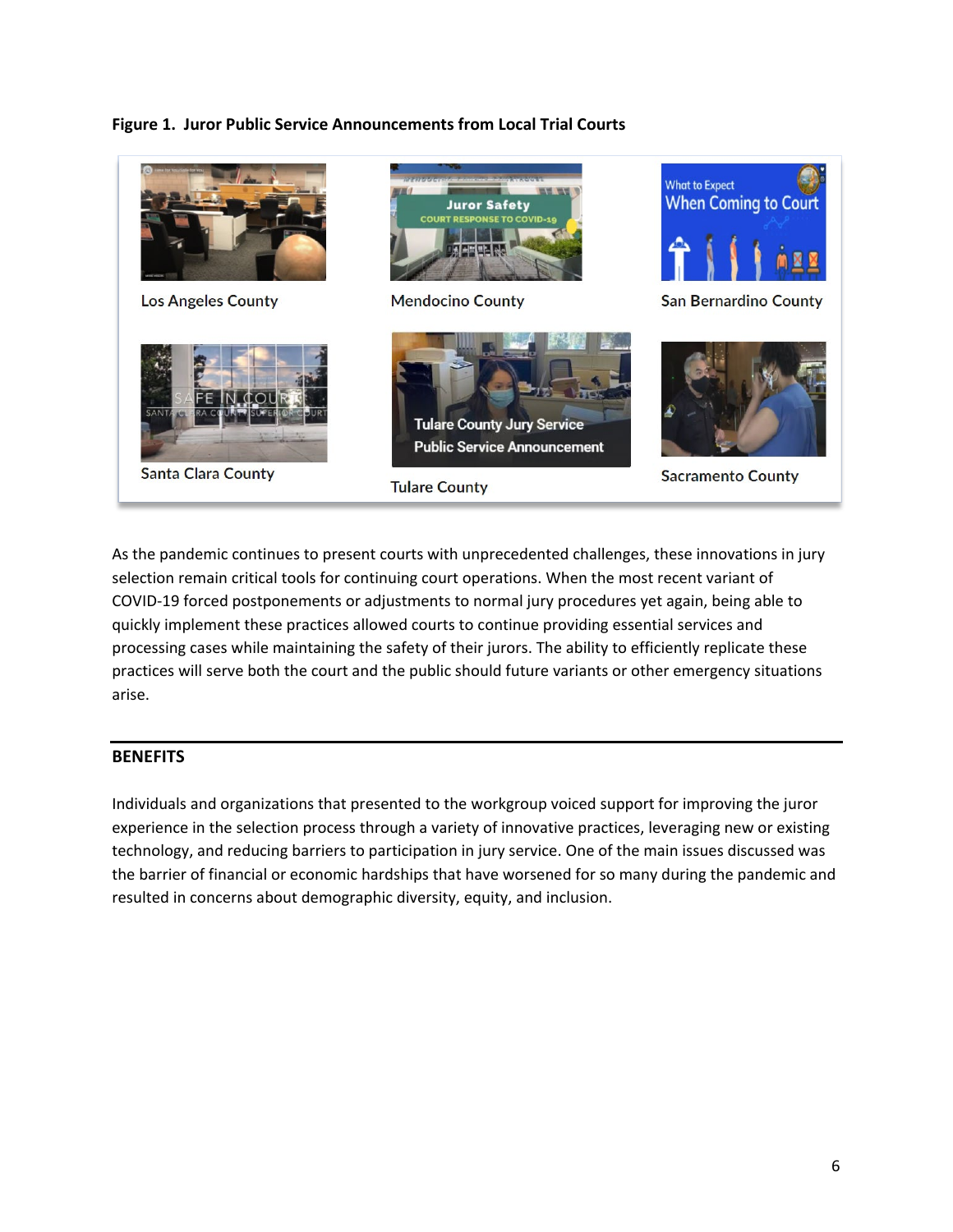#### **I. INCREASING JUROR PER DIEMS**

*"[A]n increase in juror fees and a reconsideration of juror compensation issues is long overdue. … The message sent by these outdated rates is that California does not really value jurors' time."* – Blue Ribbon Commission on Jury System Improvement (May 1996)

There is a long history of attempting to address the inadequacy of juror per diems in California. The current juror per diem reimbursement in California is \$15 per day (excluding travel mileage) beginning on the second day of in-person service. The current mileage reimbursement rate in California is \$0.34 per mile, which covers only miles traveled *going to* the courthouse. [9](#page-7-0) According to the National Center for State Courts' Center for Jury Studies, California ranks comparatively low for juror per diems relative to other states, and well below U.S. federal court.<sup>[10](#page-7-1)</sup> This includes flat-rate models, where pay is static for every day of service, as well as graduated-rate models, where pay increases after the first day and, in certain cases, increases again after another daily benchmark of service is reached.

In comparison, the current per diem for those serving on federal juries in California is \$50 per day, with the potential to increase to up to \$60 per day after serving 10 days as a juror on a given trial and a second potential increase after 45 days of service (never to exceed the \$60 upper limit). The mileage reimbursement in federal juries in California is approximately \$0.58 per mile and covers the cost of a juror's roundtrip travel (from the individual's home to the courthouse). The optional reimbursement of parking expenses is left to the discretion of each individual federal court.<sup>[11](#page-7-2)</sup>

Insufficient per diems and low compensation for transportation costs continue to serve as barriers for many prospective jurors in California. Added transportation challenges, including parking difficulties and lack of adequate public transit programs offered by courts, can make these barriers even steeper. This, in addition to the long distances that many in remote areas must travel to court, make participating in jury service difficult even if other aspects of juror participation, such as daily compensation, were to be improved. Efforts aimed at mitigating such transportation challenges, such as increasing reimbursements for gas mileage and improving public transportation options for jurors, should be supported and considered as part of this recommendation.

# **Timeline of Relevant Action**

The Judicial Council has worked on the topic of juror pay for a significant period. In 1995, the Judicial Council created the Blue Ribbon Commission on Jury System Improvement (BRC) "to conduct a comprehensive evaluation of the jury system and to make timely recommendations for improvement."<sup>[12](#page-7-3)</sup>

<span id="page-7-0"></span> $9$  Code Civ. Proc., § 215(a)-(c).

<span id="page-7-1"></span><sup>&</sup>lt;sup>10</sup> National Center for State Courts, Center for Jury Studies, "Comparative Data," [https://www.ncsc](https://www.ncsc-jurystudies.org/state-of-the-states/jury-data-viz)[jurystudies.org/state-of-the-states/jury-data-viz.](https://www.ncsc-jurystudies.org/state-of-the-states/jury-data-viz)

<span id="page-7-2"></span><sup>11</sup> See 28 U.S.C. § 1871.

<span id="page-7-3"></span><sup>12</sup> Judicial Council of Cal./Administrative Office of the Courts, *Final Report of the Blue Ribbon Commission on Jury System Improvement* (1996), p. 1, [https://www.courts.ca.gov/documents/BlueRibbonFullReport.pdf.](https://www.courts.ca.gov/documents/BlueRibbonFullReport.pdf)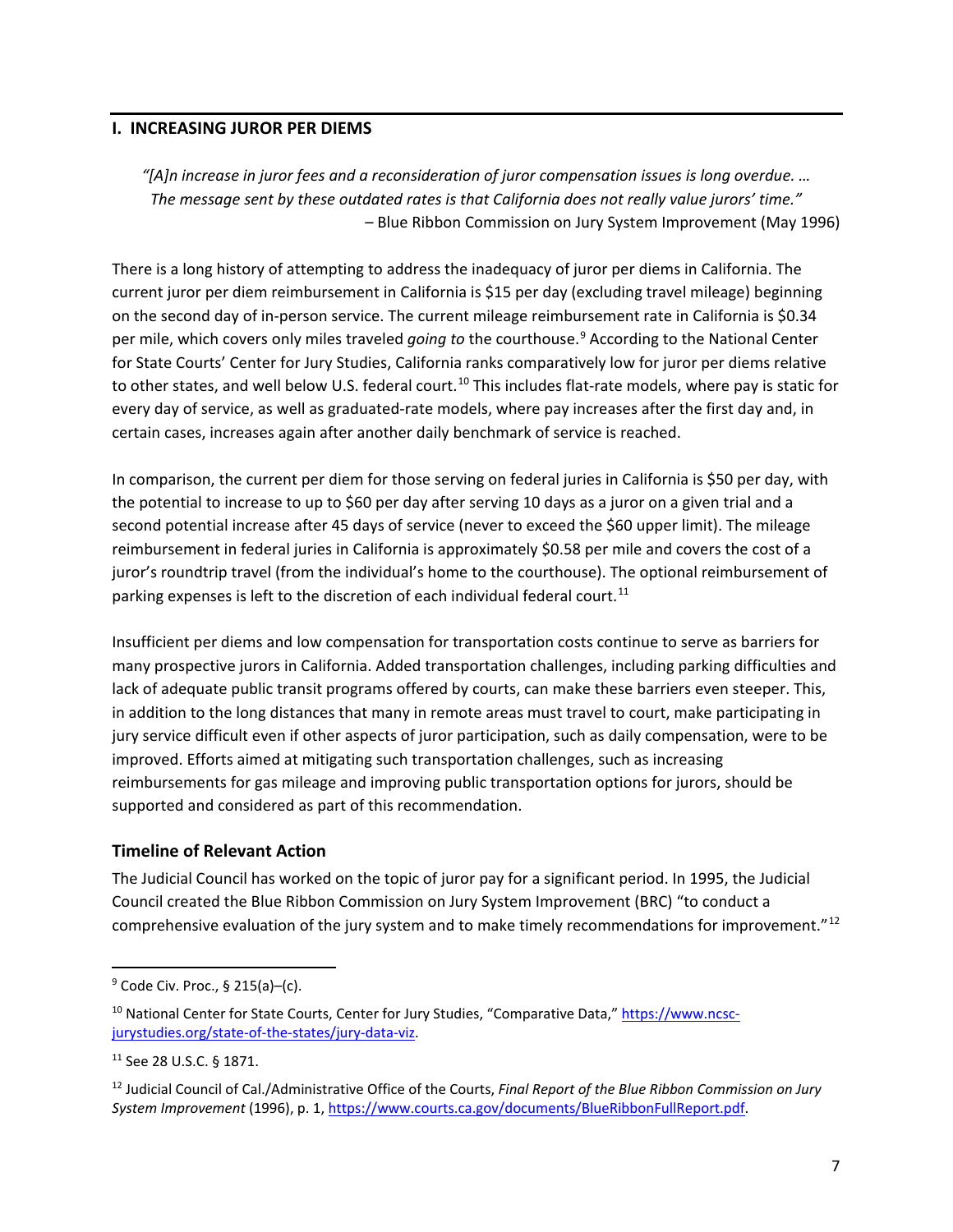The BRC's findings were presented to the council in May 1996. Among a variety of recommendations, the report specifically recommended amending Code of Civil Procedure section 215 to "provide for juror fees of \$40 per day for each day of jury service after the first day and \$50 per day for each day of jury service after the thirtieth day, and to provide for reimbursement to jurors at the rate of \$0.28 per mile for travel to and from the court."[13](#page-8-0) According to the BRC's report, "[i]t is insulting to tell jurors that, in return for their service, the State will 'compensate' them at a rate of \$5 per day and \$0.15 per mile to (but not from) the court."<sup>[14](#page-8-1)</sup> If adjusted for inflation since 1996, the BRC's recommended juror pay rate would be between \$71 per day for the first 30 days of service and \$89 per day after the thirtieth day, while the juror mileage reimbursement rate would be \$0.50 per mile.

In 1997, the Judicial Council sponsored Senate Bill 14 (1997, Calderon), which sought to implement the BRC report's recommendations to increase juror fees and mileage reimbursement. Specifically, SB 14, as introduced, proposed to increase juror per diem fees from \$5 to \$40 per day after the first day and mileage reimbursement from \$0.15 per mile to \$0.28 per mile one-way for jurors. The bill was held by a legislative policy committee without a hearing and was later amended to address another non-judicial branch issue.

In 1998, the Judicial Council sponsored Assembly Bill 2551 (1998, Migden), which, as introduced, sought to increase juror per diem fees from \$5 to \$40 per day after the first day and mileage reimbursement from \$0.15 per mile to \$0.28 per mile one-way for jurors. During the legislative process, the juror per diem increase proposed in the bill was reduced to \$10 per day. AB 2551 was ultimately vetoed by the Governor. The following year, the Judicial Council sponsored Assembly Bill 592 (1999, Migden), which, as introduced, would have increased juror per diem fees from \$5 to \$15 per day after the first day and added a provision for jurors to receive dependent-care reimbursement of up to \$50 per day. AB 592 was ultimately held in a legislative fiscal committee.

In 2000, Assembly Bill 2866 (Stats. 2000, ch. 127), a trailer bill that was part of the Budget Act of 2000, raised juror per diem fees to the current rate of \$15 per day for the second and subsequent days of jury service, effective July 1, 2000. This represented the first raise in juror compensation in California since 1957. The trailer bill also eliminated first-day juror pay as part of the implementation of the one-day or one-trial jury service policy.

In 2002, to eliminate waste related to the existing mileage reimbursement, Assembly Bill 2925 (Stats. 2002, ch. 144.), effective January 1, 2003, removed first-day mileage and increased the reimbursement rate for mileage from \$0.15 per mile to \$0.34 per mile, matching the then-current rate for state employees.

In 2003, the Task Force on Jury System Improvements, which was created by the Judicial Council in 1998, released its final report. Among a variety of recommendations, the task force indicated the need for the state to "[c]ontinue to raise juror pay toward a level that shows adequate respect for jurors'

<span id="page-8-0"></span><sup>13</sup> *Id.* at p. 7.

<span id="page-8-1"></span><sup>14</sup> *Id.* at p. 42.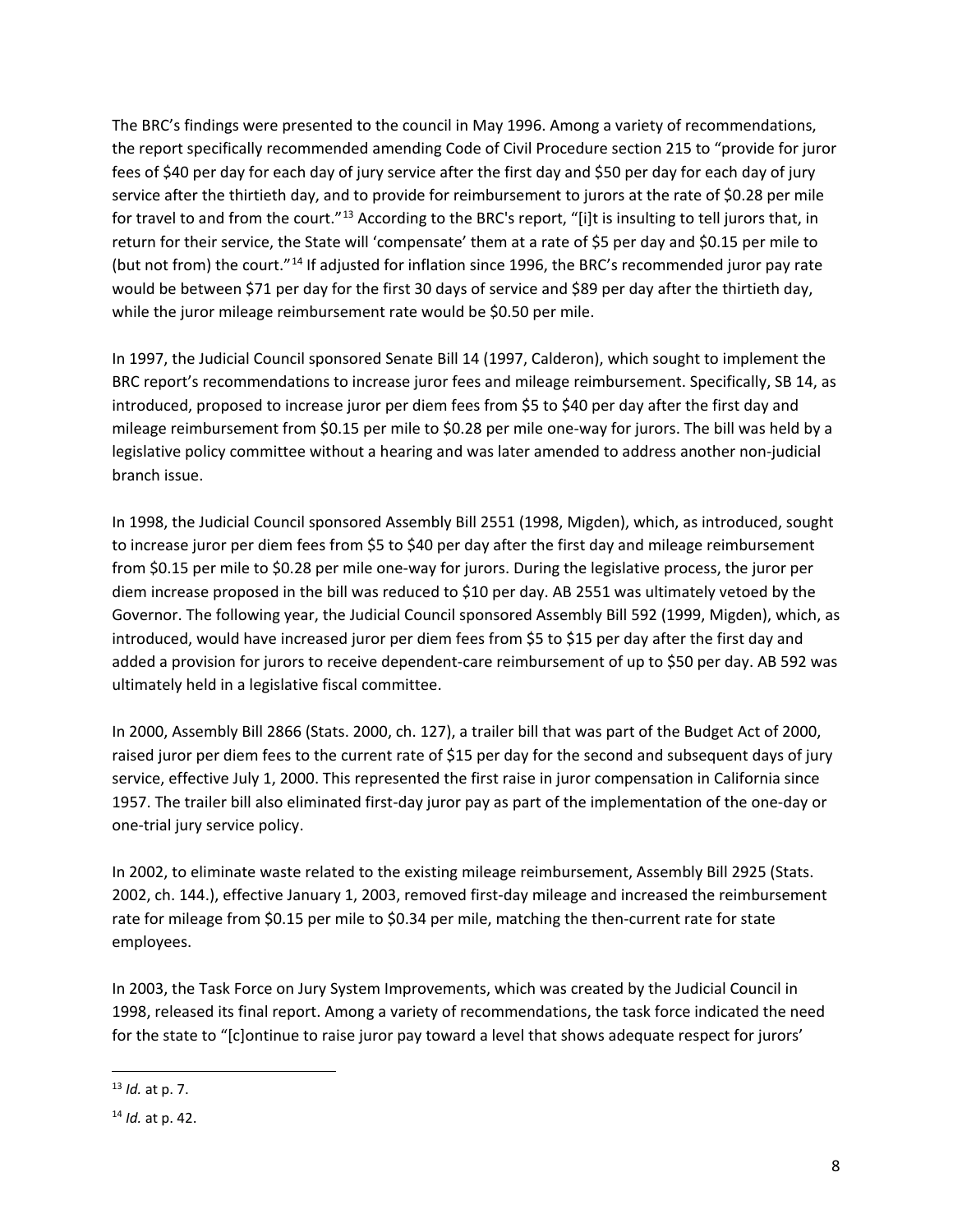efforts and time away from their regular duties (at least the \$40 per diem currently in effect in the federal courts), along with mileage reimbursement for their trips home as well as to the courthouse."[15](#page-9-0) "In addition, the antiquated practice of reimbursing jurors for mileage 'in going only' (that is, one way) should be ended in favor of round-trip mileage reimbursement at the state rate."[16](#page-9-1) (For a summary of the actions related to increasing juror per diems, see Figure 2.)





If juror pay as it was originally set in 1957 were adjusted for inflation using the Consumer Price Index calculator provided by the Bureau of Labor Statistics,<sup>[17](#page-9-2)</sup> it would be approximately \$50 per day. (It is notable that this is the exact amount of the current federal rate.) If juror mileage were adjusted to the amount set by the Internal Revenue Service, $18$  which is the standard by which most public agencies measure their mileage reimbursement rates, it would be approximately \$0.58 per mile. This does not account for the lack of roundtrip reimbursement.

<span id="page-9-0"></span><sup>15</sup> Judicial Council of Cal./Administrative Office of the Courts, *Task Force on Jury System Improvements: Final Report* (Apr. 2003, rev. Apr. 2004), p. 4[, https://www.courts.ca.gov/documents/tfjsi\\_final.pdf.](https://www.courts.ca.gov/documents/tfjsi_final.pdf)

<span id="page-9-1"></span><sup>16</sup> *Id.* at p. 38.

<span id="page-9-2"></span><sup>&</sup>lt;sup>17</sup> U.S. Bureau of Labor Statistics, CPI Inflation Calculator, [https://www.bls.gov/data/inflation\\_calculator.htm.](https://www.bls.gov/data/inflation_calculator.htm) See this calculation using \$5 in January 1957 compared to the most recent available period of November 2021.

<span id="page-9-3"></span><sup>&</sup>lt;sup>18</sup> Internal Revenue Service, "IRS issues standard mileage rates for 2022," news release, December 17, 2021, [https://www.irs.gov/newsroom/irs-issues-standard-mileage-rates-for-2022.](https://www.irs.gov/newsroom/irs-issues-standard-mileage-rates-for-2022)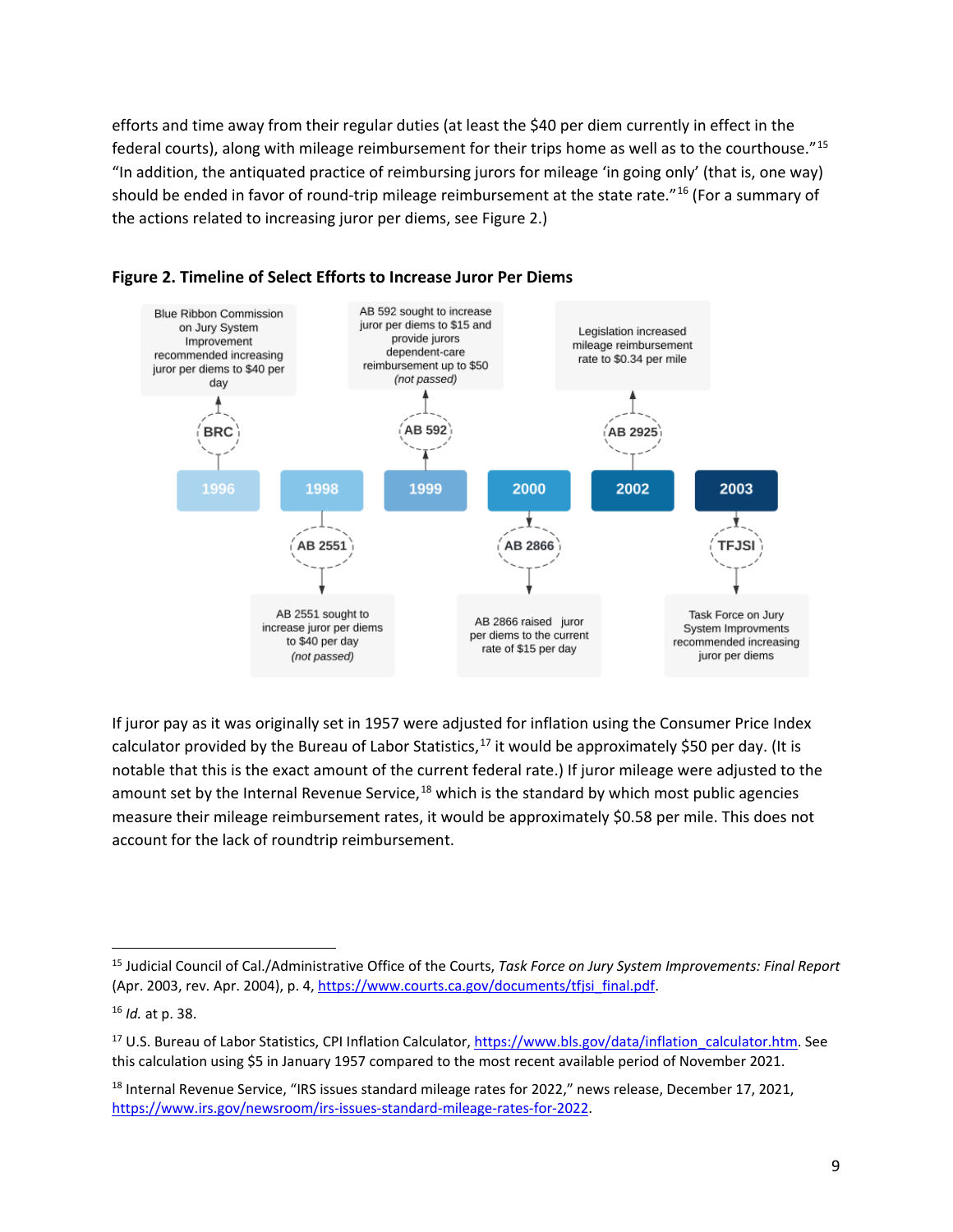Increasing juror per diems demonstrates the value of jury service and provides sufficient compensation for individuals with income insecurity to participate. Increasing juror per diems is likely to

- improve diversity in jury panels;
- minimize the likelihood of challenges to jury venires and the use of peremptory challenges;
- reduce the number of prospective jurors a court must summon and potentially impanel; and
- improve public perception of jury service.

Based on these projected benefits, the Judicial Council may wish to consider and compile cost analyses and implementation models to be used when determining new juror per diem rates for pay/fees and mileage. This may include reviewing current federal juror per diem and mileage reimbursement rates, budgetary information on actual costs of jury administration, and data gathered in the Judicial Council's annual Jury Data Report, which is used as an efficiency measurement of a trial court's performance and workload in its jury department. These analyses may reveal additional efficiencies and benefits that could be realized by increasing juror per diems.

# **Assembly Bill 1452 ("Be the Jury")**

In addition to those considerations mentioned above, the Judicial Council may wish to evaluate the impact of Assembly Bill 1452<sup>[19](#page-10-0)</sup> to inform its efforts related to juror per diems. AB 1452, which was signed by the Governor in October 2021, established a pilot program to increase juror pay in the Superior Court of San Francisco County. This "Be the Jury" pilot program will compensate low-income jurors \$100 per day for their jury service in criminal trials, with the goal of establishing juries that are more reflective of San Francisco's diverse communities. [20](#page-10-1)

It may be advisable for increases to juror per diems implemented at a statewide level to include a similarly structured pilot program or one modeled on similar studies in other state courts that have raised their juror per diems. A study of the impact of this program would require, at a minimum, the collection of demographic data before, during, and after the pilot. Outcomes of this pilot may be used to direct ongoing efforts to diversify juries and improve the juror experience across the state.

<span id="page-10-0"></span><sup>&</sup>lt;sup>19</sup> Stats. 2021, ch. 717, [https://leginfo.legislature.ca.gov/faces/billNavClient.xhtml?bill\\_id=202120220AB1452.](https://leginfo.legislature.ca.gov/faces/billNavClient.xhtml?bill_id=202120220AB1452)

<span id="page-10-1"></span><sup>&</sup>lt;sup>20</sup> City and County of San Francisco, "New CA Bill Pilots Higher Compensation for Low-Income Jurors in San Francisco," news release, June 30, 2021, [https://sftreasurer.org/new-ca-bill-pilots-higher-compensation-low](https://sftreasurer.org/new-ca-bill-pilots-higher-compensation-low-income-jurors-san-francisco)[income-jurors-san-francisco.](https://sftreasurer.org/new-ca-bill-pilots-higher-compensation-low-income-jurors-san-francisco)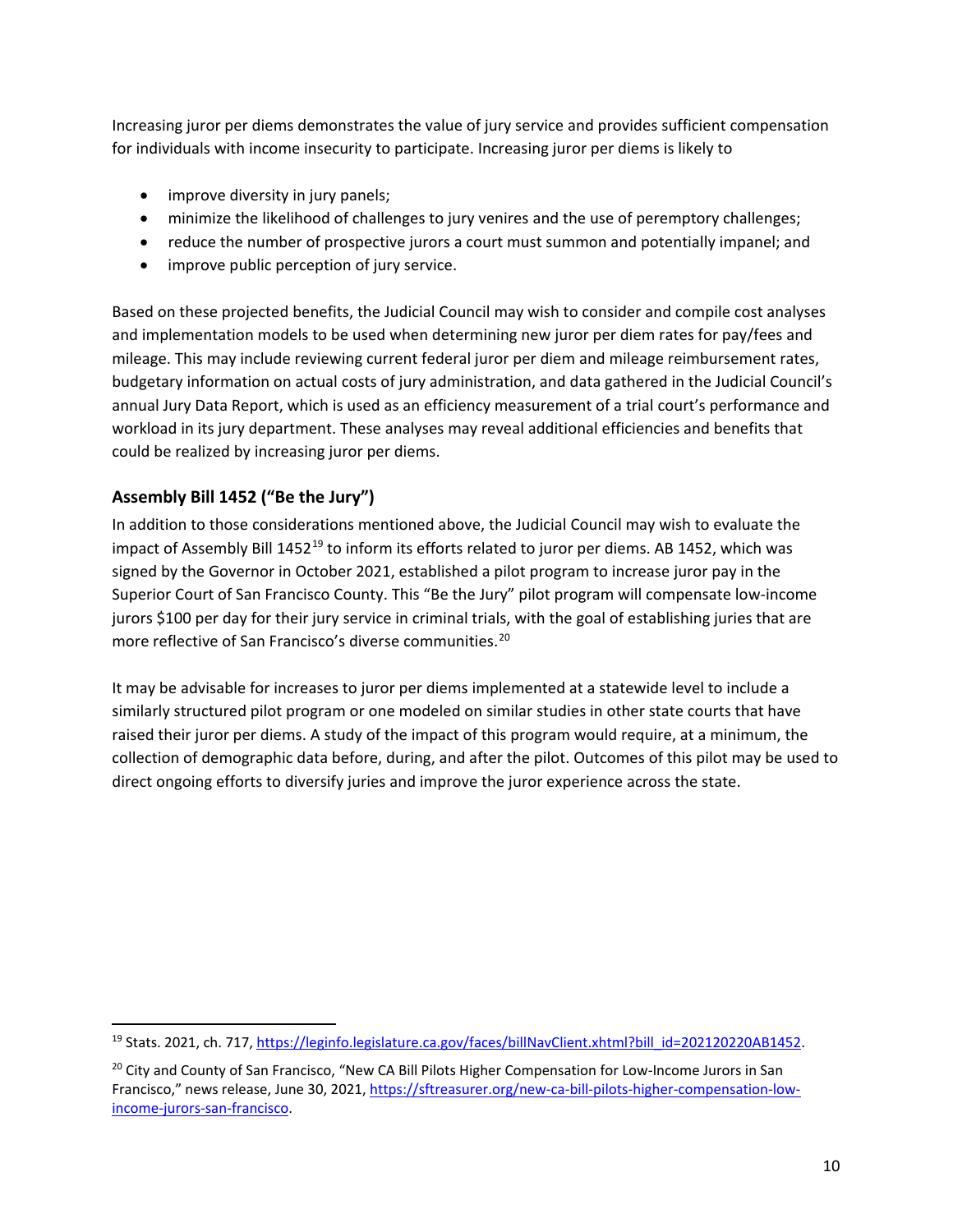# **II. UTILIZING ONLINE JUROR QUESTIONNAIRES AND HARDSHIP FORMS**

*"[T]he use of questionnaires for jury selection was an efficient way to gather basic juror information and was less stressful for prospective jurors than asking them questions in open court."* – Task Force on Jury System Improvements

> *"Making this part of the process virtual has sped up in-court jury selection immensely."* – Judge Christopher C. Hite, Superior Court of San Francisco County

Over the course of its work, the workgroup heard various perspectives on ways to increase efficiency in the jury selection process, including transitioning several appropriate stages of this process online. To assist jurors during the initial stages of jury summons, many courts across the state already utilize public-facing portals that allow prospective jurors to quickly access or request information related to their summonses online (see Figure 3). Many of these online tools also allow jurors to request a postponement or excusal of their service. Given the critical role that these virtual services have played in court efficiency, especially in times when courthouse access was limited, courts have continued to develop and improve these portals throughout the pandemic.





*The Superior Court of Orange County allows jurors to register, check summons status, and request postponements or excuses on its virtual portal before being required to appear in court.*

In addition to providing virtual methods of requesting information and excusals immediately following one's initial summons, some courts have begun offering later stages of the juror selection remotely. One such strategy courts have implemented to promote efficiency during the pandemic is offering online versions of juror questionnaires and hardship forms to help facilitate and expedite voir dire. Providing summonsed jurors with the option to complete their initial questionnaires or hardship forms online,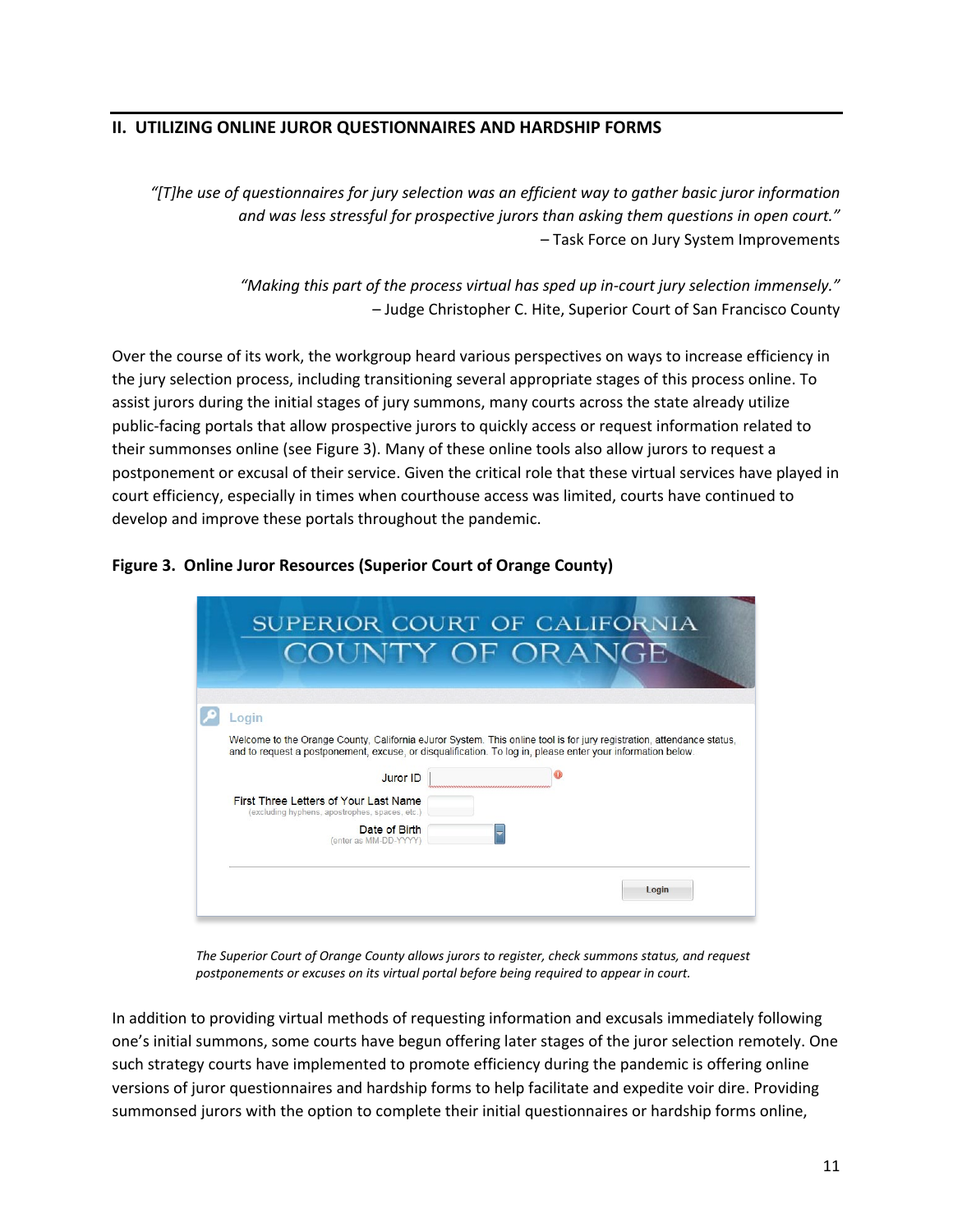after they are empaneled but before having to physically come to the courthouse, can result in significant efficiencies in court resources, while promoting greater access to the public.

Presenters mentioned various ways of remotely disseminating and collecting juror questionnaires. Courts that are making juror questionnaires available via email have emphasized the importance of collecting accurate contact information from prospective jurors. Although courts reported varying success rates of questionnaire completion, some noted to the workgroup that questionnaires submitted online often included an increased level of detail. This could be attributed to increased time to answer questions, clearer instructions, or greater levels of juror comfort and satisfaction. Several presenters also noted that online questionnaires allowed courts to collect valuable information about juror comfort with pandemic-related protocols, which allowed courts to be more responsive to the public's needs.

Creating online options for virtual and/or remote participation from the beginning of the summonsing process through jury selection itself will increase accessibility for those with sufficient technology and who may have competing demands on their time. Utilizing online juror questionnaires and hardship forms has also resulted in several positive impacts on the court. These practices can help to reduce oversummonsing, which reduces physical over-crowding and alleviates pressure on court staff, as well as to lower administrative costs, which currently average \$9 per juror.

Presenters to the workgroup mentioned several additional factors that courts may wish to consider when determining whether to incorporate online juror questionnaires and hardship forms into their jury operations. Adopting these practices may require: changes or updates to a court's jury management system software; utilizing online juror questionnaires from third-party vendors; or additional collection and verification of juror contact information. Courts may also wish to leverage existing master services agreements for conducting hardship screenings and successful online form collection methods from counties where these are currently in use. Presenters also expressed the benefits of hybrid models that maintain in-person options for court users to submit forms, especially those with limited access to the internet. Additionally, several courts continue to conduct entire jury trials remotely. Thus, for some, virtual options for jurors may extend long after those mentioned here.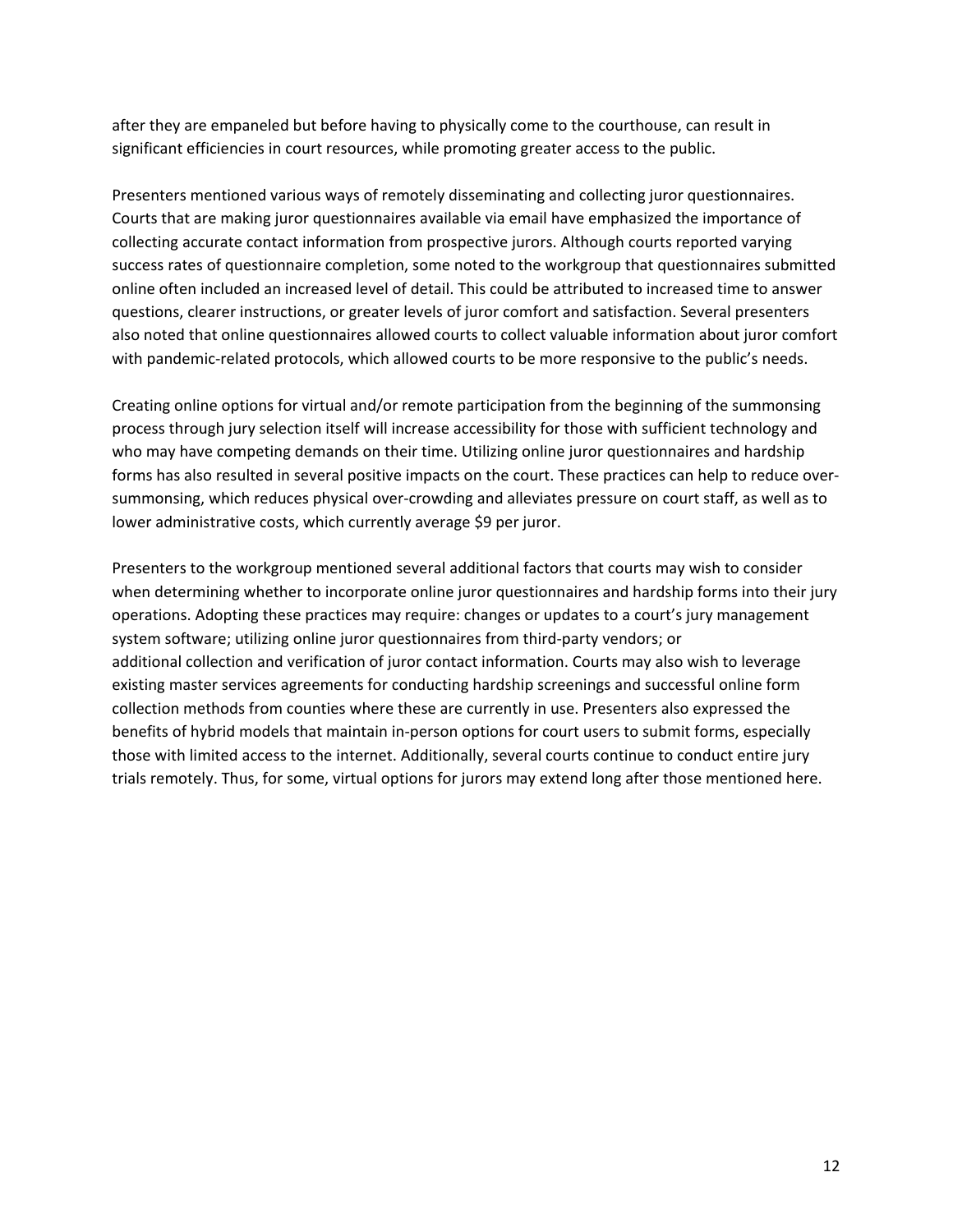#### **III. STAGGERING JUROR SUMMONS TIMES**

*"There is nothing more demoralizing for a juror than showing up at 8:30 a.m. and waiting around until 3:00 p.m. without being used, only to be told to return the next day."* – Blue Ribbon Commission on Jury System Improvement

Jury assembly rooms can get congested, particularly in older courthouses that were not designed for larger volumes of people. Some estimates show that indoor public spaces may need to have their seating capacity reduced to about 20 percent of normal to comply with current social distancing rules. (California courts continue to follow specific guidance from Cal/OSHA and local public health officials to reduce workplace exposures for all court staff and court facility users.) Some courts operate without the use of jury assembly rooms. If courtrooms are traditionally used for this purpose, courts may be experiencing a significant drop in the number of available jurors due to physical occupancy constraints.

In order to limit overcrowding during the pandemic, courts adopted various strategies to ease traffic flow within courtrooms, ensure the safety of court staff and prospective jurors, and improve overall jury management. Several courts, for example, began conducting offsite juror assembly, using locations such as high school auditoriums and municipal buildings to gather prospective jurors in order to maintain social distancing that accommodated larger groups and to reduce traffic in the courthouse (see Figure 4).



# **Figure 4. Offsite Juror Assembly (Placer County)**

*In Placer County, the court utilized space at Whitney High School to safely distance people reporting to jury duty.*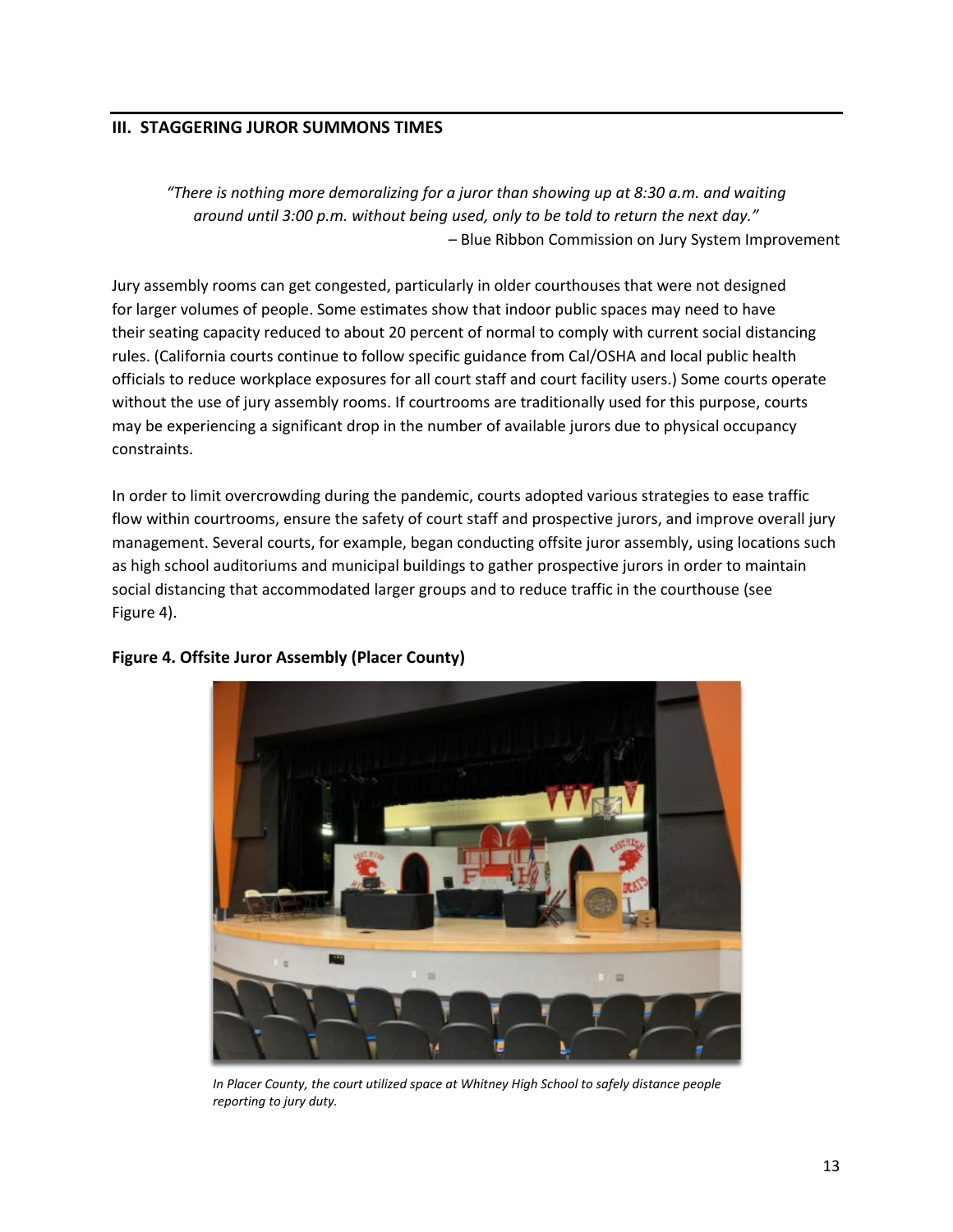Another successful strategy utilized by courts was the staggering of jurors' initial appearance times. This practice may involve summonsing small groups of prospective jurors at one- to two-hour intervals, or summonsing jurors in morning or afternoon groups. This technique has helped many courts to meet the needs of adequately spacing jurors within the limitations of their current facilities. Presenters to the workgroup reported that staggering jury summons times also allowed for scheduling efficiencies that freed up staff time to provide support for other calendars, self-help services, and answering phones. Reduced wait times caused by staggering jury calendars may also result in increased juror satisfaction and greater public confidence in the jury selection process. Notably, staggering juror appearance times reduces the impact of jury service on people's schedules, whether those are related to their jobs, families, or other commitments. This may therefore significantly lower barriers for participation in jury service and increase diversity within jury pools.

When determining whether and how to adopt a staggered jury summons calendar, courts may wish to consider replicating current models and best practices for staggering appearance times, such as those in use in the superior courts of Los Angeles, San Joaquin, Orange, Alameda, Placer, San Diego, and San Mateo, among other counties. Presenters to the workgroup also encouraged courts adopting these practices to consider utilizing more than one courtroom at a time to assist in juror staggering; ensuring new calendars are incorporated into the court's public messaging and clearly conveyed in juror notices; and the impact, if any, these practices would have on court staffing levels and staff schedules.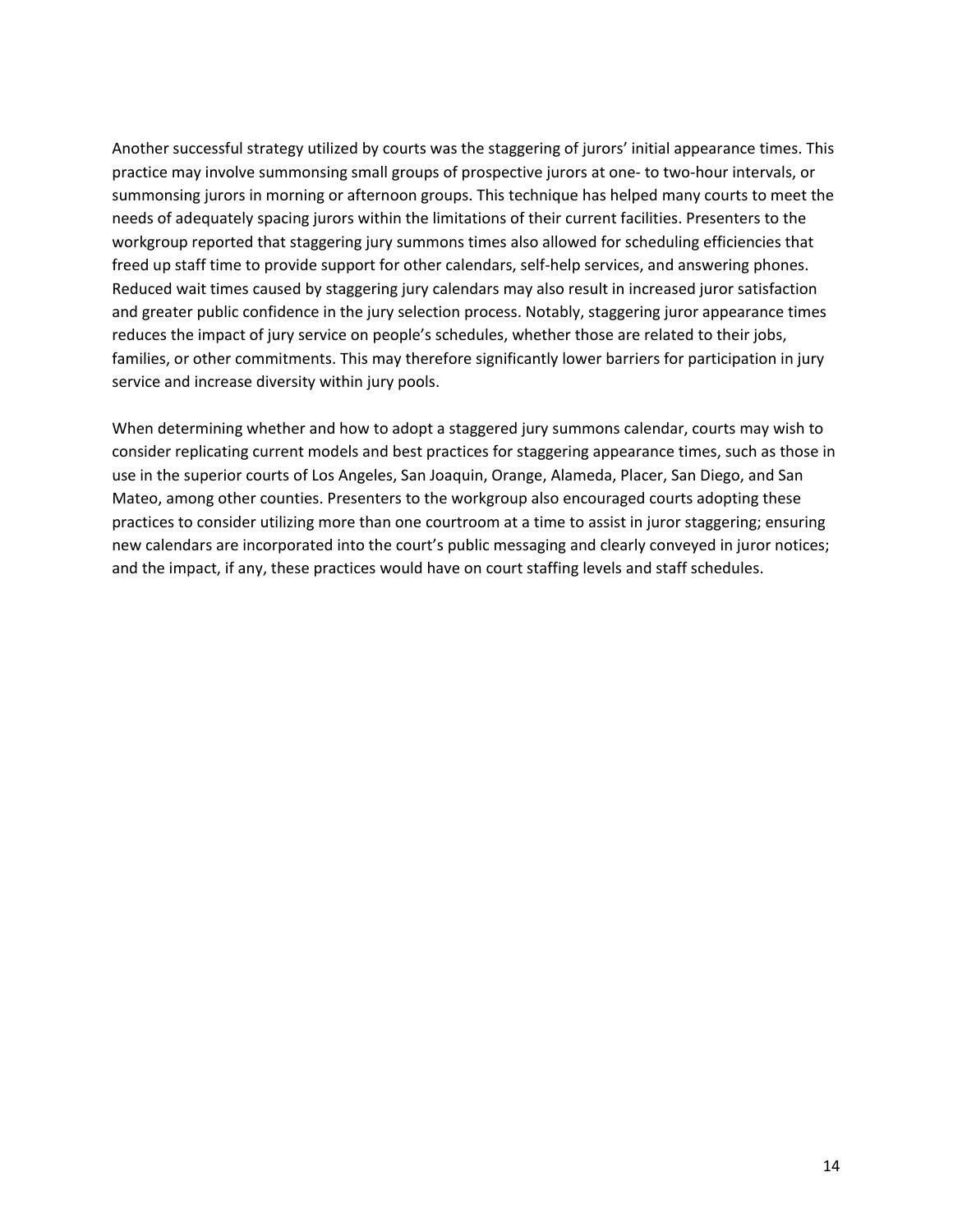# **IV. IMPLEMENTING A VIRTUAL JURY SELECTION PLATFORM**

*"The feedback from jurors on the [virtual juror selection] process was overwhelmingly positive. The only negative feedback we received was that we didn't implement something like this sooner."* – Judge Michael S. Groch, Superior Court of San Diego County

Virtual jury selection provides new paths to modernize and improve upon existing technology that can eliminate the need for most prospective jurors to appear in person, expedite voir dire, and lessen the disruption caused by jury service on jurors' daily lives. During the pandemic, several courts developed or expanded the use of virtual tools to select jurors using remote technology. Presenters to the workgroup described the ways that implementing or enhancing virtual juror selection has helped to save valuable time and resources for jurors, attorneys, and the court. These tools have allowed courts to convene juries in a timely manner, which has helped substantially in easing the backlog of cases many courts continue to face due to the pandemic. Virtual jury selection platforms also act as a uniquely and particularly powerful tool in handling challenges for cause, peremptory challenges, and any subsequent motions made regarding the exercise of such challenges.

# **eJuror—Superior Court of San Diego County**

One creative and promising example of a virtual juror selection platform was developed in San Diego County. In July 2021, the workgroup received a demonstration from a representative of the Superior Court of San Diego County on a recently developed online juror selection platform known as "eJuror." This platform was designed by the bench, in collaboration with court information technology staff, in response to the jury intake challenges presented by the pandemic.<sup>[21](#page-15-0)</sup> Presenters noted, however, that restrictions on the flow of jury trials caused by the pandemic have significantly reduced the opportunities for judges to utilize the eJuror platform. The platform, therefore, has not been fully implemented in all trials. Still, in the few cases where the platform has been used, it was reported to significantly streamline the jury selection process and boost juror satisfaction.

The eJuror platform is a web-based application that can be configured to work with the court's case management system to assist in juror selection, including a module for virtually conducting voir dire. The online nature of this application allows a judge or attorney to access it from outside the courthouse, which may help to meaningfully reduce the time required for juror selection. Presenters reported that in the cases where this platform has been used, it has reduced the time needed to physically document juror answers in voir dire and instead allowed users more time analyze and consider juror responses. The platform's chat feature also allows a judicial officer to quickly communicate with attorneys, which reportedly saved parties significant time on sidebars.

<span id="page-15-0"></span><sup>&</sup>lt;sup>21</sup> The Superior Court of Los Angeles County also utilizes a virtual juror selection platform that has assisted the court in continuing and streamlining its jury operations during the pandemic. Several other trial courts in the state have incorporated virtual elements into their jury selection infrastructure, including the superior courts in the counties of Alameda, Contra Costa, San Francisco, Orange, and San Bernardino, among others. The Superior Court of San Diego County is discussed in this report because members of the workgroup received a presentation specific to a platform designed and implemented in San Diego County.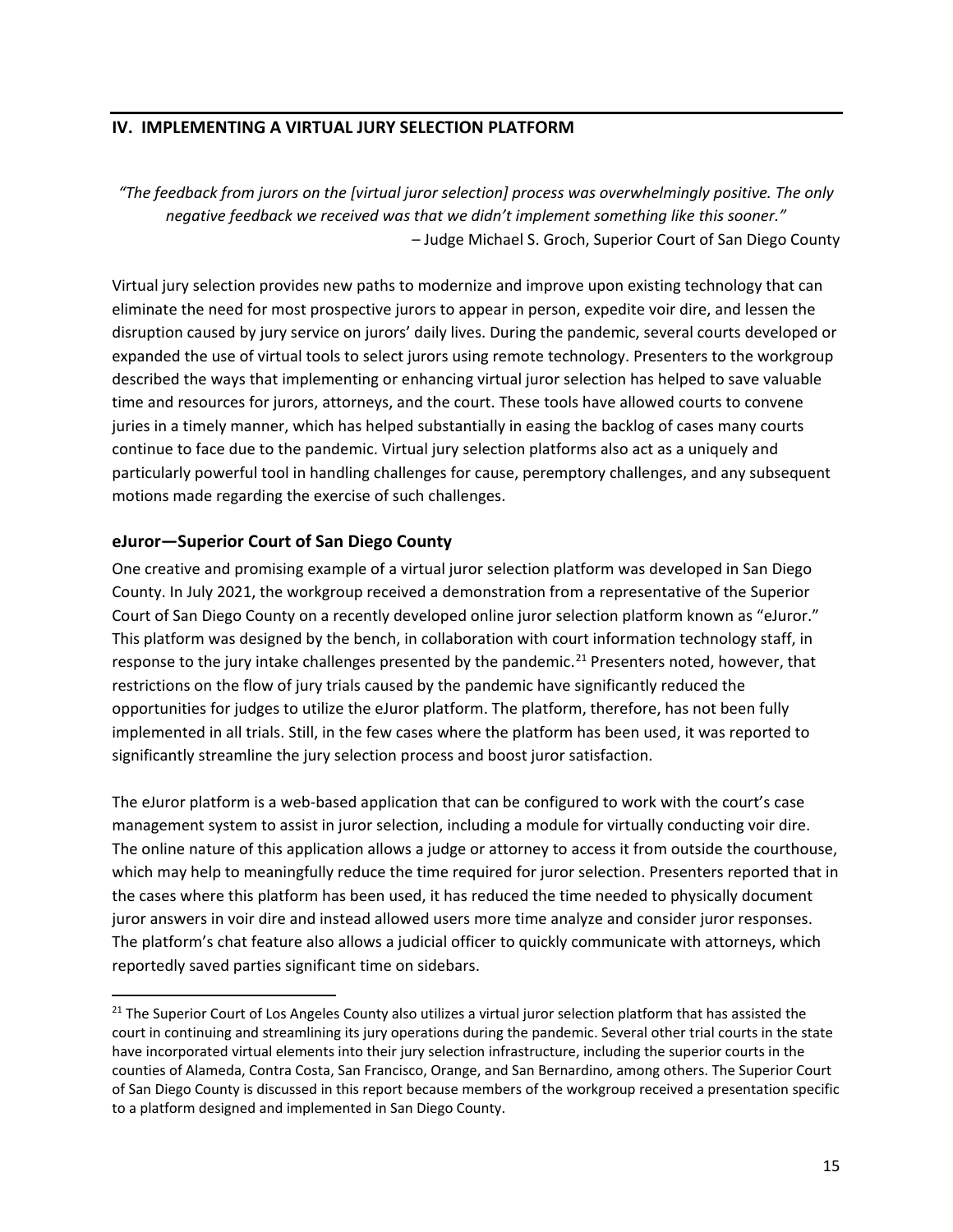The platform offers users the opportunity to create private or shareable notes, as well as searchable text, allowing users to quickly find tags and easily return to past notes directly on the platform. Presenters noted that this allows one to easily identify individuals for follow-up and clearly and reliably track the next juror ready to be seated. Jurors who are ready to be seated are automatically highlighted, and users are able to organize them by placing them into a virtual "jury box" (see Figure 5). The workgroup also heard from the chief deputy district attorney in San Diego County in a separate presentation, who noted similar efficiencies provided by this platform from the attorney perspective.

**Figure 5. eJuror Jury Selection Platform Dashboard (Superior Court of San Diego County)**

|                                                                                                                                                                                            | eJuror               |                               | Dashboard |         |         |    |         |         |                               |          |          |          |          |          |          |          |          |          |    |    |    |    |                  |    |    |
|--------------------------------------------------------------------------------------------------------------------------------------------------------------------------------------------|----------------------|-------------------------------|-----------|---------|---------|----|---------|---------|-------------------------------|----------|----------|----------|----------|----------|----------|----------|----------|----------|----|----|----|----|------------------|----|----|
| <b>TEST CASE</b>                                                                                                                                                                           |                      |                               |           |         |         |    |         |         | Judge Central Division, Judge |          |          |          |          |          |          |          |          |          |    |    |    |    | Case Id SCD12345 |    |    |
| <b>Filters</b><br>$\vee$ $\pm$ PDF<br>□ Include Excused<br>Cause Next All<br>Confidential<br>Follow Up<br>Clear<br>All Jurors<br>Export<br>search term<br>All Fields<br>$\vee$ Search<br>ш |                      |                               |           |         |         |    |         |         |                               |          |          |          |          |          |          |          |          |          |    |    |    |    |                  |    |    |
| <b>Jury Panel</b><br>$\mathbf{z}$<br>×,                                                                                                                                                    |                      |                               |           |         |         |    |         |         |                               |          |          |          |          |          |          |          |          |          |    |    |    |    |                  |    |    |
| 27                                                                                                                                                                                         | $\overline{2}$<br>28 | $\overline{\mathbf{3}}$<br>29 | 30        | 5<br>31 | 6<br>32 | 33 | 8<br>34 | 9<br>35 | 10<br>36                      | 11<br>37 | 12<br>38 | 13<br>39 | 14<br>40 | 15<br>41 | 16<br>42 | 17<br>43 | 18<br>44 | 19<br>45 | 20 | 21 | 22 | 23 | 24               | 25 | 26 |

*The eJuror platform allows users to easily organize jurors, flag notes for follow-up, and track information related to for-cause and peremptory challenges.*

# **Peremptory Challenges**

In addition to increased efficiencies, these virtual platforms have been shown to be useful in gathering information related to for-cause and peremptory challenges, which the judicial officer could reference when ruling on a challenged juror excusal. Once a judicial officer is finished reviewing for voir dire, the officer is able to apply filters to see which challenges have been made and which jurors were excused by the court. At any point, attorneys or judges using the platform can create a PDF including all notes made on specific jurors. The application will also automatically save periodically, which helps to ensure that accurate and consistent documentation can be made throughout the selection process.

Presenters repeatedly expressed the benefits of these types of tools in gathering this important information needed to determine whether discrimination has occurred in a party's challenge of a juror, according to the objective test specified in Assembly Bill 3070.<sup>[22](#page-16-0)</sup> This bill sought to strengthen jury selection procedures and increase transparency to ensure attorney challenges to exclude jurors are not for discriminatory purposes. The use of virtual platforms for jury selection will be specifically and particularly relevant for protecting the record against improper questions and/or challenges during voir

<span id="page-16-0"></span><sup>&</sup>lt;sup>22</sup> Assembly Bill 3070 (Stats. 2020, ch. 318) was signed into law by Governor Newsom on September 30, 2020, [https://leginfo.legislature.ca.gov/faces/billTextClient.xhtml?bill\\_id=201920200AB3070.](https://leginfo.legislature.ca.gov/faces/billTextClient.xhtml?bill_id=201920200AB3070)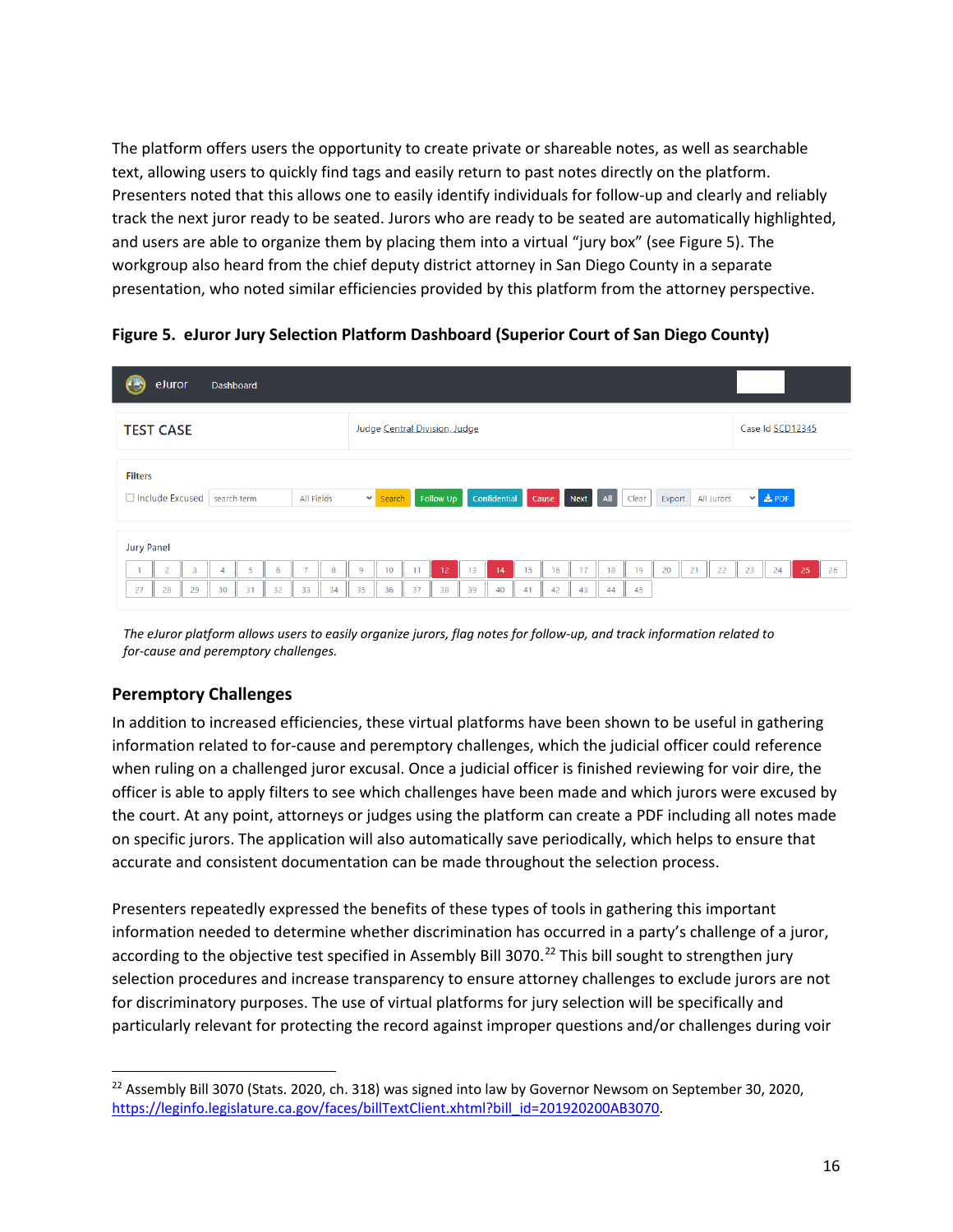dire, as well as limiting the potential impacts of implicit bias on trial proceedings. These virtual platforms may therefore serve as powerful tools for courts in complying with AB 3070 and preventing implicit bias in jury selection.

Presenters noted that courts will need to collaborate closely with information technology staff in order to implement a virtual jury selection application, address data security concerns to ensure privacy of juror information, and train judges and attorneys on how to appropriately use the application. When estimating the costs of application development and maintenance, courts may wish to consider the benefits of replicating models currently in use in other counties.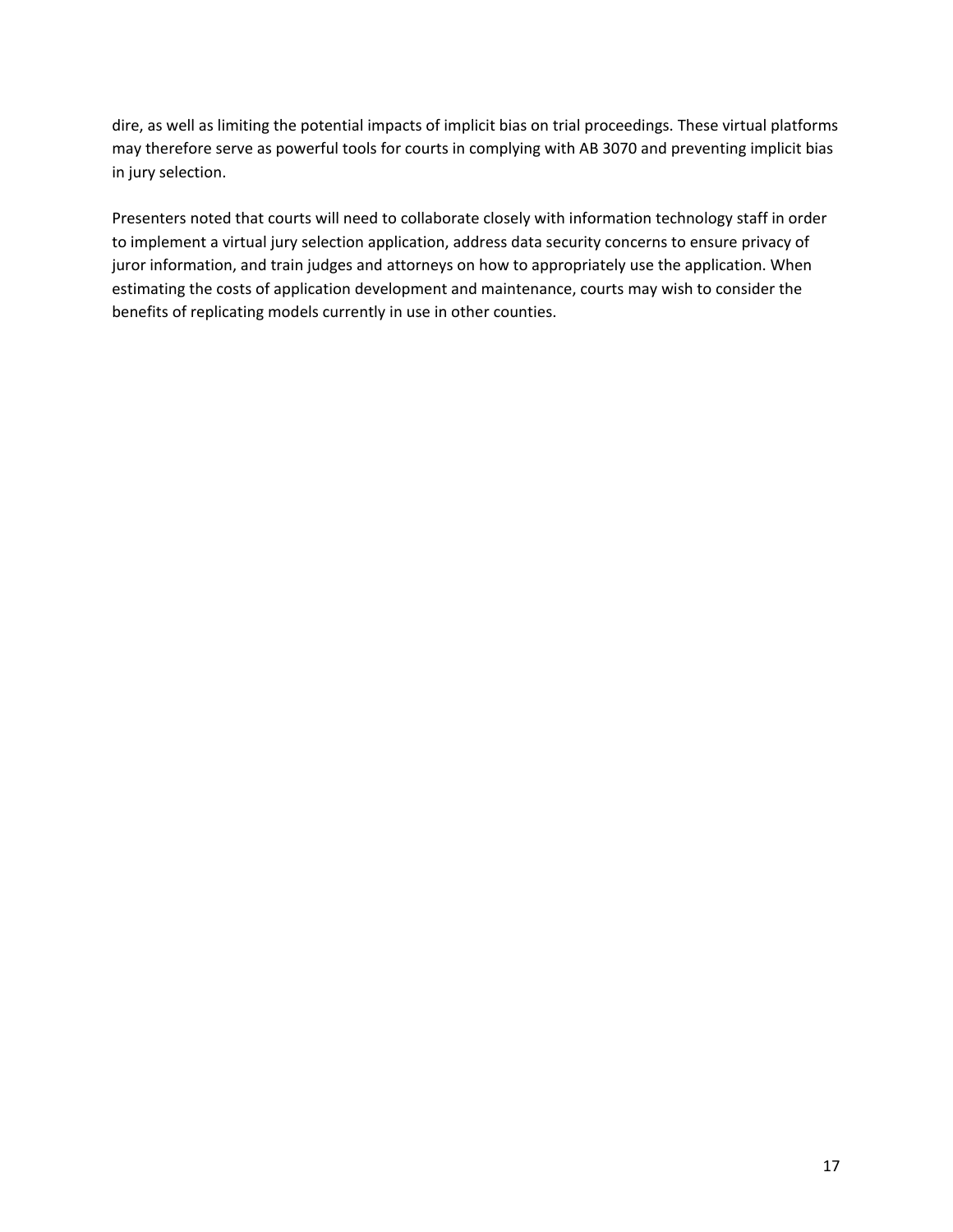#### **ONGOING JURY EFFORTS**

*"The right to trial by a jury of our peers is central to our justice system, and we must continue to safeguard that right. We join a broad statewide and national dialogue that is focused on ensuring juries fairly represent the communities they serve."*

– Justice Kathleen E. O'Leary, Chair, Jury Selection Work Group

The recommendations in this report align with the ongoing statewide efforts to promote diversity in jury pools by reducing steep barriers to jury service, many of which have been exacerbated by the pandemic. The work of the Ad Hoc Workgroup on Post-Pandemic Initiatives on jury-related items particularly complements that of the California Supreme Court's Jury Selection Work Group. In January 2020 the Supreme Court announced the creation of the Jury Selection Work Group to study whether modifications or additional measures are needed to guard against impermissible discrimination in jury selection.<sup>[23](#page-18-0)</sup> Some of the questions the work group is studying focus on policies and systemic solutions that may be implemented to address bias and reduce or eliminate barriers to fuller participation by all community members.<sup>[24](#page-18-1)</sup> Over the last year, the work group has studied a broad range of topics related to jury selection, including diversity in California jury pools, changes to jury instructions, and the impact of unconscious bias. The work group will present its final report to the Judicial Council later this year.

In December 2021, the Judicial Council's Executive and Planning Committee approved the creation of the Jury Administration and Management Subcommittee. This body will serve as a subcommittee of the council's Court Executives Advisory Committee, which is comprised of court executive officers from across the state. Through this new subcommittee, the Court Executives Advisory Committee will review jury operations and make recommendations and identify best practices in jury operations, reforms, and other post-pandemic issues. The Ad Hoc Workgroup on Post-Pandemic Initiatives will liaise with this body to ensure coordinated efforts on juror systems improvements.

#### **CONCERNS**

In addition to the benefits identified by the individuals who presented to the workgroup, several concerns were mentioned. These generally relate to implementation challenges and include legislative, fiscal, and policy support; the digital divide and other technology issues; and the effect of these changes to jury administration, management, and operations on juror morale and public perception. Most of these issues can be resolved by maintaining good partnerships with the other branches of government, securing adequate funding, and strengthening digital and physical infrastructure, as well as providing sufficient education and outreach to ensure court personnel, court users, justice partners, and other stakeholders are informed of and invested in these innovations.

<span id="page-18-1"></span><span id="page-18-0"></span><sup>&</sup>lt;sup>23</sup> California Courts Newsroom, "Supreme Court Announces Jury Selection Work Group," news release, January 29, 2020, [https://newsroom.courts.ca.gov/news/supreme-court-announces-jury-selection-work-group.](https://newsroom.courts.ca.gov/news/supreme-court-announces-jury-selection-work-group)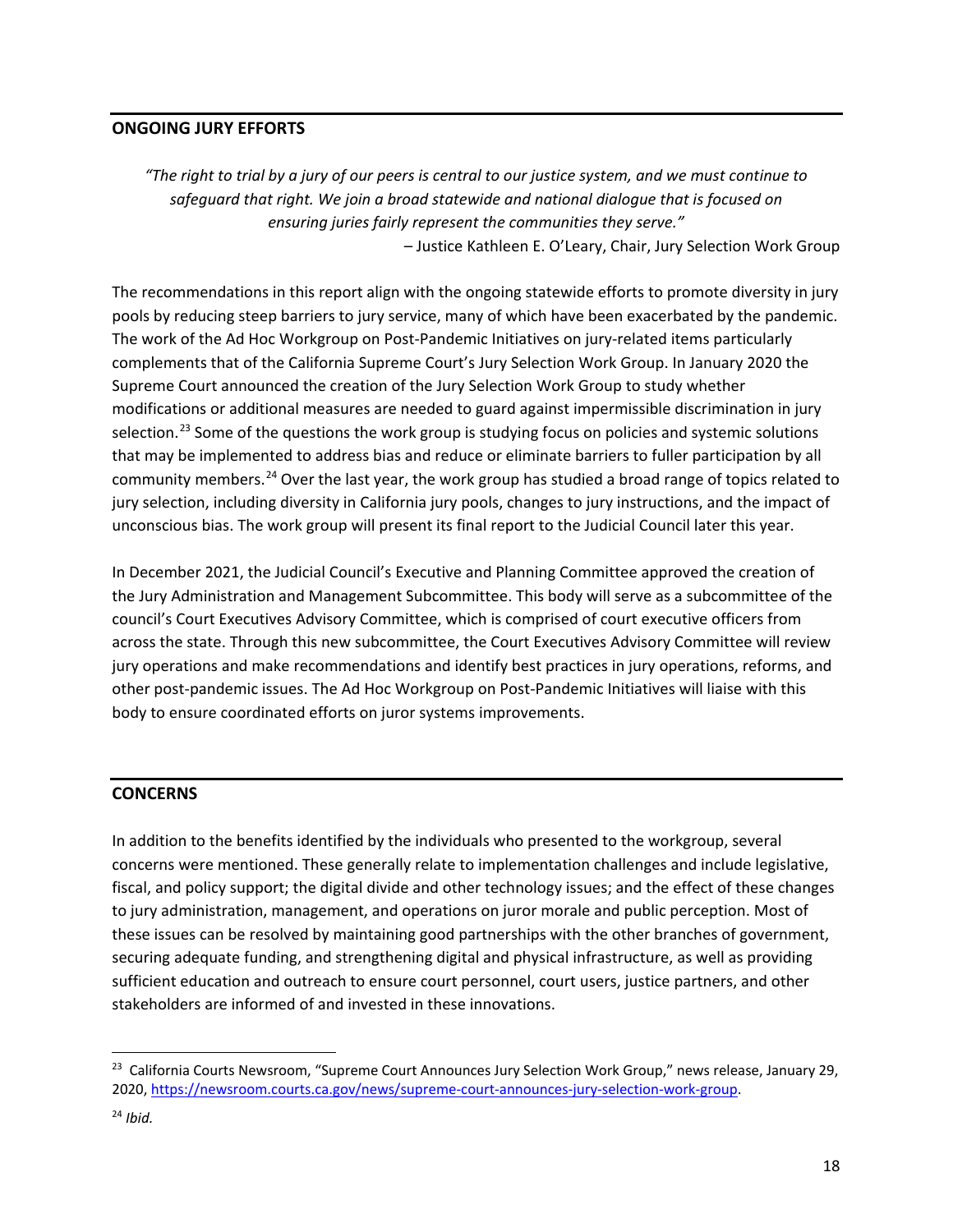# **The Digital Divide**

Although the expansion of the use of remote technology increased access to justice in many areas, as outlined above, those who presented to the workgroup identified some specific concerns related to the digital divide in the jury selection process that must be addressed. [25](#page-19-0) Inadequate internet bandwidth, affordability, and varying user proficiency with remote technology remain significant concerns when courts are considering implementing virtual options in jury selection. Online juror questionnaires and hardship forms may not be as accessible to court users in rural or low-income areas with limited internet access. Presenters to the workgroup noted that maintaining in-person options for completing juror forms helped to alleviate these barriers in many instances. In addition, virtual juror selection platforms, if adopted, may require training for judicial officers, attorneys, and court staff, who may have varying levels of comfort with these platforms.

# **Additional Barriers to Participation**

This report presents only select barriers to juror participation. In addition to concerns about inadequate juror per diem rates and transportation challenges, the high cost of childcare for summonsed jurors continues to be a significant hardship. This topic has been studied at length by the Blue Ribbon Commission on Jury System Improvement and the Task Force on Juror System Improvements and was included in the groups' final set of recommendations.

Many jurors must make special childcare arrangements as a result of jury service. This issue may continue to make participating in jury service difficult, even if juror compensation is increased or select elements of the juror selection process are offered virtually. When evaluating the recommendations in this report, courts should consider data available on jurors excused due to childcare disparities and related hardships and attempt to determine the impact this may have on court operations, diversity of jury pools, the conduct of voir dire, and the use of peremptory challenges. Efforts aimed at lowering barriers involving childcare should continue in order for California's juries to better reflect its diverse communities.

# **Privacy Issues**

Presenters to the workgroup mentioned several privacy concerns that may impact whether and how courts decide to implement several of the recommended practices in this report. Perceived lack of privacy, particularly during voir dire and selection, can lead many jurors to not mention potentially important information or to feel that their responses will not be taken seriously and be protected accordingly. Presenters to the workgroup noted that implementing virtual juror selection platforms may require added security to protect juror responses and other data.

<span id="page-19-0"></span><sup>&</sup>lt;sup>25</sup> For more information on concerns related to the digital divide, see the Ad Hoc Workgroup on Post-Pandemic Initiatives' first interim report on remote court proceedings, *Interim Report: Remote Access to Courts* (Aug. 2021), [https://newsroom.courts.ca.gov/sites/default/files/newsroom/2021-](https://newsroom.courts.ca.gov/sites/default/files/newsroom/2021-08/P3%20Workgroup%20Remote%20Access%20Interim%20Report%2008162021.pdf) [08/P3%20Workgroup%20Remote%20Access%20Interim%20Report%2008162021.pdf.](https://newsroom.courts.ca.gov/sites/default/files/newsroom/2021-08/P3%20Workgroup%20Remote%20Access%20Interim%20Report%2008162021.pdf)